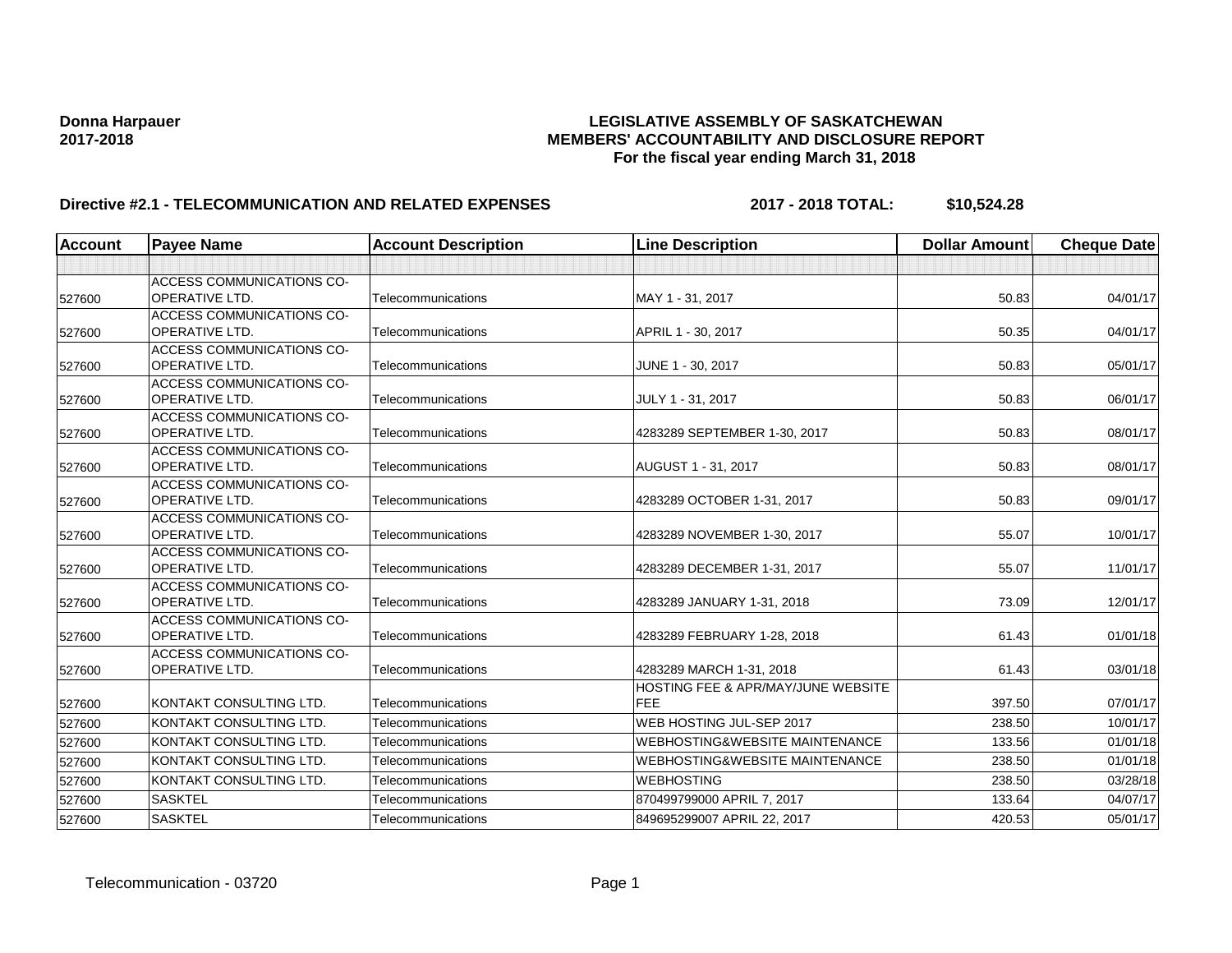# **Donna Harpauer LEGISLATIVE ASSEMBLY OF SASKATCHEWAN 2017-2018 MEMBERS' ACCOUNTABILITY AND DISCLOSURE REPORT For the fiscal year ending March 31, 2018**

# **Directive #2.1 - TELECOMMUNICATION AND RELATED EXPENSES 2017 - 2018 TOTAL: \$10,524.28**

| <b>Account</b> | <b>Payee Name</b> | <b>Account Description</b>    | <b>Line Description</b>          | <b>Dollar Amount</b> | <b>Cheque Date</b> |
|----------------|-------------------|-------------------------------|----------------------------------|----------------------|--------------------|
|                |                   |                               |                                  |                      |                    |
| 527600         | <b>SASKTEL</b>    | Telecommunications            | 8704997-0 MAY 7, 2017            | 133.44               | 05/07/17           |
| 527600         | <b>SASKTEL</b>    | Telecommunications            | 849695299007 MAY 22, 2017        | 417.38               | 06/01/17           |
| 527600         | <b>SASKTEL</b>    | Telecommunications            | 870499799000 JUNE 7, 2017        | 133.44               | 06/07/17           |
| 527600         | <b>SASKTEL</b>    | Telecommunications            | 849695299007 JUNE 22, 2017       | 418.91               | 07/01/17           |
| 527600         | <b>SASKTEL</b>    | Telecommunications            | 870499799000 JULY 7, 2017        | 133.44               | 07/07/17           |
| 527600         | <b>SASKTEL</b>    | Telecommunications            | 849695299007 JULY 22, 2017       | 417.59               | 08/01/17           |
| 527600         | <b>SASKTEL</b>    | Telecommunications            | 870499799000 AUGUST 7, 2017      | 133.44               | 08/07/17           |
| 527600         | <b>SASKTEL</b>    | Telecommunications            | 849695299007 AUGUST 22, 2017     | 429.60               | 09/01/17           |
| 527600         | <b>SASKTEL</b>    | Telecommunications            | 870499799000 SEPTEMBER 7, 2017   | 133.44               | 09/07/17           |
| 527600         | <b>SASKTEL</b>    | Telecommunications            | 849695299007 SEPTEMBER 22, 2017  | 429.42               | 10/01/17           |
| 527600         | <b>SASKTEL</b>    | Telecommunications            | 870499799000 OCTOBER 7, 2017     | 133.44               | 10/07/17           |
| 527600         | <b>SASKTEL</b>    | Telecommunications            | 849695299007 OCTOBER 22, 2017    | 417.25               | 11/01/17           |
| 527600         | <b>SASKTEL</b>    | Telecommunications            | 870499799000 NOVEMBER 7, 2017    | 133.44               | 11/07/17           |
| 527600         | <b>SASKTEL</b>    | Telecommunications            | 849695299007 NOVEMBER 22, 2017   | 429.23               | 12/01/17           |
| 527600         | <b>SASKTEL</b>    | Telecommunications            | 870499799000 DECEMBER 7, 2017    | 133.43               | 01/01/18           |
| 527600         | <b>SASKTEL</b>    | Telecommunications            | 849695299007 DECEMBER 22, 2017   | 418.23               | 01/01/18           |
| 527600         | <b>SASKTEL</b>    | Telecommunications            | 870499799000 JANUARY 7, 2018     | 133.52               | 01/07/18           |
| 527600         | <b>SASKTEL</b>    | Telecommunications            | 849695299007 JANUARY 22, 2018    | 418.24               | 02/01/18           |
| 527600         | <b>SASKTEL</b>    | Telecommunications            | 870499799000 FEBRUARY 7, 2018    | 133.80               | 03/01/18           |
| 527600         | <b>SASKTEL</b>    | Telecommunications            | 849695299007 FEBRUARY 22, 2018   | 418.74               | 03/01/18           |
| 527600         | <b>SASKTEL</b>    | Telecommunications            | 870499799000 MARCH 7, 2018       | 133.80               | 03/07/18           |
| 527600         | <b>SASKTEL</b>    | Telecommunications            | RTV - D. HARPAUER - PERSONAL USE | (100.00)             | 03/15/18           |
| 527600         | <b>SASKTEL</b>    | Telecommunications            | 849695299007 MARCH 22, 2018      | 418.51               | 03/22/18           |
| 530600         | <b>SASKTEL</b>    | <b>Placement - Tender Ads</b> | 849695299007 APRIL 22, 2017      | 171.70               | 05/01/17           |
| 530600         | <b>SASKTEL</b>    | <b>Placement - Tender Ads</b> | 849695299007 MAY 22, 2017        | 171.70               | 06/01/17           |
| 530600         | <b>SASKTEL</b>    | <b>Placement - Tender Ads</b> | 849695299007 JUNE 22, 2017       | 171.70               | 07/01/17           |
| 530600         | <b>SASKTEL</b>    | Placement - Tender Ads        | 849695299007 JULY 22, 2017       | 171.70               | 08/01/17           |
| 530600         | <b>SASKTEL</b>    | <b>Placement - Tender Ads</b> | 849695299007 AUGUST 22, 2017     | 171.70               | 09/01/17           |
| 530600         | <b>SASKTEL</b>    | Placement - Tender Ads        | 849695299007 SEPTEMBER 22, 2017  | 171.70               | 10/01/17           |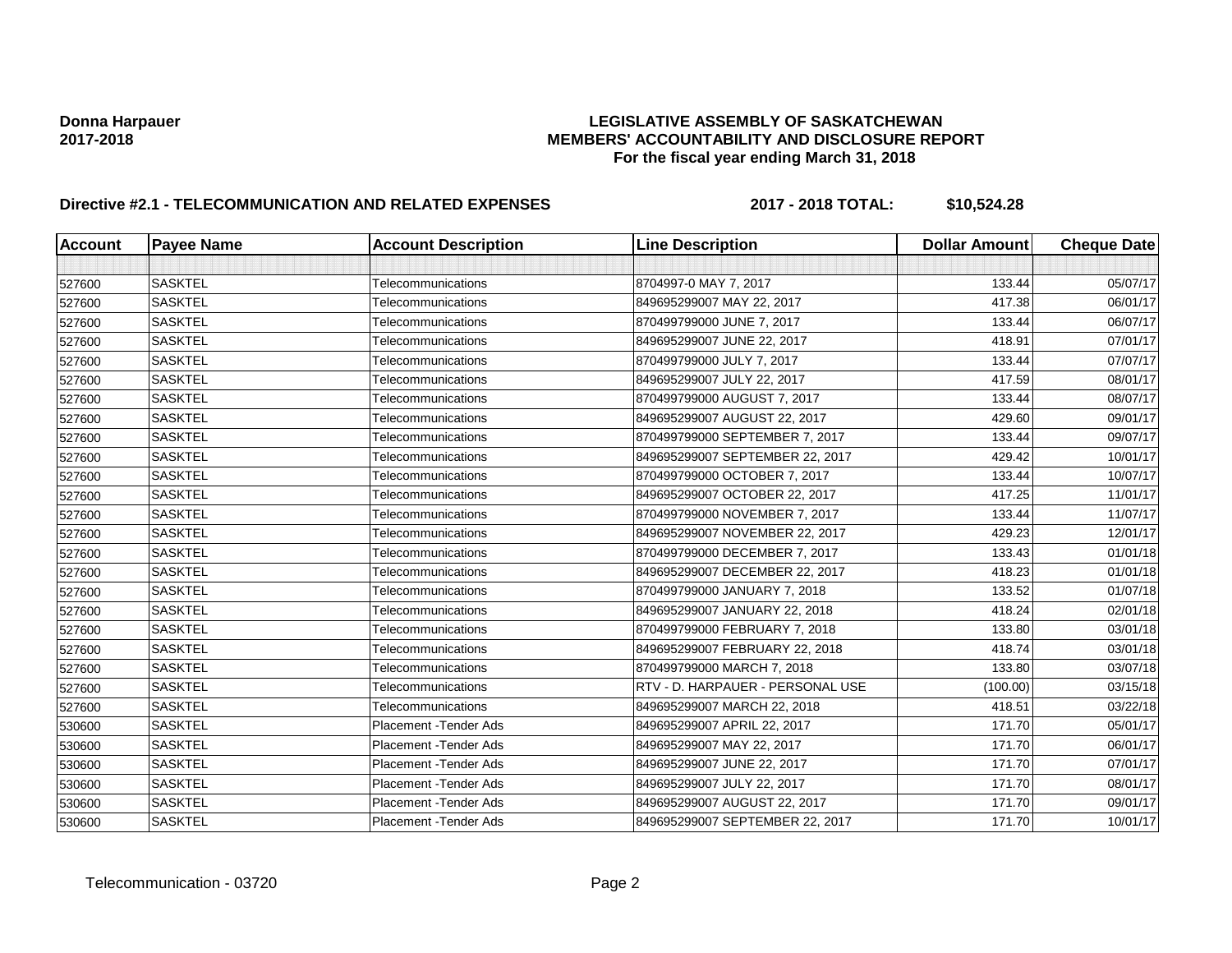# **Donna Harpauer LEGISLATIVE ASSEMBLY OF SASKATCHEWAN 2017-2018 MEMBERS' ACCOUNTABILITY AND DISCLOSURE REPORT For the fiscal year ending March 31, 2018**

# **Directive #2.1 - TELECOMMUNICATION AND RELATED EXPENSES 2017 - 2018 TOTAL: \$10,524.28**

| <b>Account</b> | <b>Pavee Name</b> | <b>Account Description</b> | <b>ILine Description</b>       | <b>Dollar Amountl</b> | <b>Cheque Datel</b> |
|----------------|-------------------|----------------------------|--------------------------------|-----------------------|---------------------|
|                |                   |                            |                                |                       |                     |
| 530600         | <b>SASKTEL</b>    | Placement - Tender Ads     | 849695299007 OCTOBER 22, 2017  | 171.70                | 11/01/17            |
| 530600         | <b>SASKTEL</b>    | Placement - Tender Ads     | 849695299007 NOVEMBER 22, 2017 | 171.70                | 12/01/17            |
| 530600         | <b>SASKTEL</b>    | Placement - Tender Ads     | 849695299007 DECEMBER 22, 2017 | 171.70                | 01/01/18            |
| 530600         | <b>SASKTEL</b>    | Placement - Tender Ads     | 849695299007 JANUARY 22, 2018  | 171.70                | 02/01/18            |
| 530600         | <b>SASKTEL</b>    | Placement - Tender Ads     | 849695299007 FEBRUARY 22, 2018 | 171.70                | 03/01/18            |
| 530600         | <b>SASKTEL</b>    | Placement - Tender Ads     | 849695299007 MARCH 22, 2018    | 171.70                | 03/22/18            |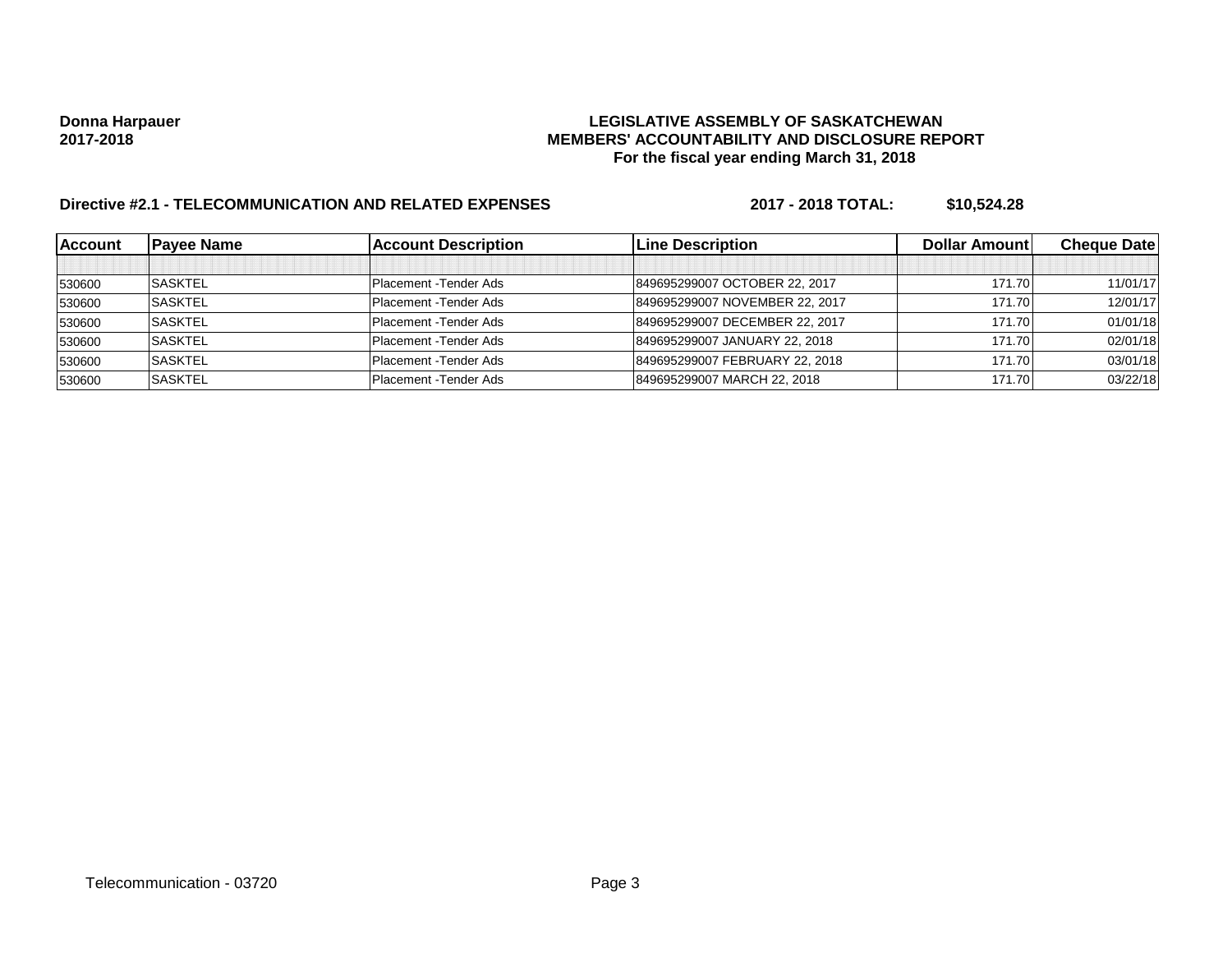## **LEGISLATIVE ASSEMBLY OF SASKATCHEWAN MEMBERS' ACCOUNTABILITY AND DISCLOSURE REPORT For the fiscal year ending March 31, 2018**

# **Directive #3.1 - MLA TRAVEL AND LIVING EXPENSES 2017 - 2018 TOTAL: \$39,497.81**

| <b>Account</b> | <b>Payee Name</b>  | <b>Account Description</b>  | <b>Line Description</b>                            | <b>Dollar Amount</b> | <b>Cheque Date</b> |
|----------------|--------------------|-----------------------------|----------------------------------------------------|----------------------|--------------------|
|                |                    |                             |                                                    |                      |                    |
| 541900         | HARPAUER, DONNA M. | <b>Elected Rep - Travel</b> | MLA TRAVEL APRIL 1-20, 2017                        | 1,550.97             | 05/10/17           |
| 541900         | HARPAUER, DONNA M. | <b>Elected Rep - Travel</b> | MLA TRAVEL APRIL 21-30, 2017                       | 769.42               | 05/10/17           |
|                |                    |                             | MAY 2017 MLA REGINA                                |                      |                    |
| 541900         | HARPAUER, DONNA M. | <b>Elected Rep - Travel</b> | <b>ACCOMMODATIONS</b>                              | 1,550.00             | 05/26/17           |
|                |                    |                             | APRIL 2017 MLA REGINA                              |                      |                    |
| 541900         | HARPAUER, DONNA M. | <b>Elected Rep - Travel</b> | <b>ACCOMMODATIONS</b>                              | 1,500.00             | 05/26/17           |
| 541900         | HARPAUER, DONNA M. | Elected Rep - Travel        | MLA TRAVEL MAY 1 - 17, 2017                        | 1,553.86             | 06/05/17           |
| 541900         | HARPAUER, DONNA M. | <b>Elected Rep - Travel</b> | MLA TRAVEL MAY 18 - 29, 2017                       | 440.13               | 06/05/17           |
|                |                    |                             | JUNE 2017 MLA REGINA                               |                      |                    |
| 541900         | HARPAUER, DONNA M. | <b>Elected Rep - Travel</b> | <b>ACCOMMODATIONS</b>                              | 1,500.00             | 06/19/17           |
|                |                    |                             | JULY 2017 MLA REGINA                               |                      |                    |
| 541900         | HARPAUER, DONNA M. | Elected Rep - Travel        | <b>ACCOMMODATIONS</b>                              | 1,550.00             | 07/25/17           |
| 541900         | HARPAUER, DONNA M. | <b>Elected Rep - Travel</b> | MLA TRAVEL JUNE 26 - 30, 2017                      | 48.00                | 07/26/17           |
| 541900         | HARPAUER, DONNA M. | <b>Elected Rep - Travel</b> | MLA TRAVEL JUNE 2 - 23, 2017                       | 1,664.52             | 07/26/17           |
| 541900         | HARPAUER, DONNA M. | <b>Elected Rep - Travel</b> | MLA TRAVEL JULY 1 - 28, 2017                       | 1,654.51             | 08/09/17           |
| 541900         | HARPAUER, DONNA M. | <b>Elected Rep - Travel</b> | MLA TRAVEL JULY 29 - 31, 2017                      | 160.07               | 08/09/17           |
|                |                    |                             | AUGUST 2017 MLA REGINA                             |                      |                    |
| 541900         | HARPAUER, DONNA M. | <b>Elected Rep - Travel</b> | <b>ACCOMMODATIONS</b>                              | 1,550.00             | 08/18/17           |
|                | HARPAUER, DONNA M. | <b>Elected Rep - Travel</b> | SEPTEMBER 2017 MLA REGINA<br><b>ACCOMMODATIONS</b> | 1,500.00             | 09/20/17           |
| 541900         | HARPAUER, DONNA M. |                             |                                                    | 1,097.99             |                    |
| 541900         |                    | <b>Elected Rep - Travel</b> | MLA TRAVEL AUGUST 1-19, 2017                       |                      | 09/20/17           |
| 541900         | HARPAUER, DONNA M. | <b>Elected Rep - Travel</b> | MLA TRAVEL AUGUST 25-31, 2017                      | 151.30               | 09/20/17           |
|                | HARPAUER, DONNA M. | <b>Elected Rep - Travel</b> | OCTOBER 2017 MLA REGINA<br><b>ACCOMMODATIONS</b>   | 1,550.00             | 10/13/17           |
| 541900         | HARPAUER, DONNA M. | Elected Rep - Travel        | MLA TRAVEL SEPTEMBER 1-30, 2017                    | 753.52               | 10/17/17           |
| 541900         | HARPAUER. DONNA M. |                             | MLA TRAVEL OCTOBER 27-31, 2017                     | 387.04               | 11/15/17           |
| 541900         |                    | <b>Elected Rep - Travel</b> |                                                    |                      |                    |
| 541900         | HARPAUER, DONNA M. | <b>Elected Rep - Travel</b> | MLA TRAVEL OCTOBER 6-26, 2017                      | 1,350.69             | 11/15/17           |
|                | HARPAUER, DONNA M. | <b>Elected Rep - Travel</b> | NOVEMBER 2017 MLA REGINA<br><b>ACCOMMODATIONS</b>  | 1,500.00             | 11/24/17           |
| 541900         |                    |                             | DECEMBER 2017 MLA REGINA                           |                      |                    |
| 541900         | HARPAUER, DONNA M. | <b>Elected Rep - Travel</b> | <b>ACCOMMODATIONS</b>                              | 1,550.00             | 12/19/17           |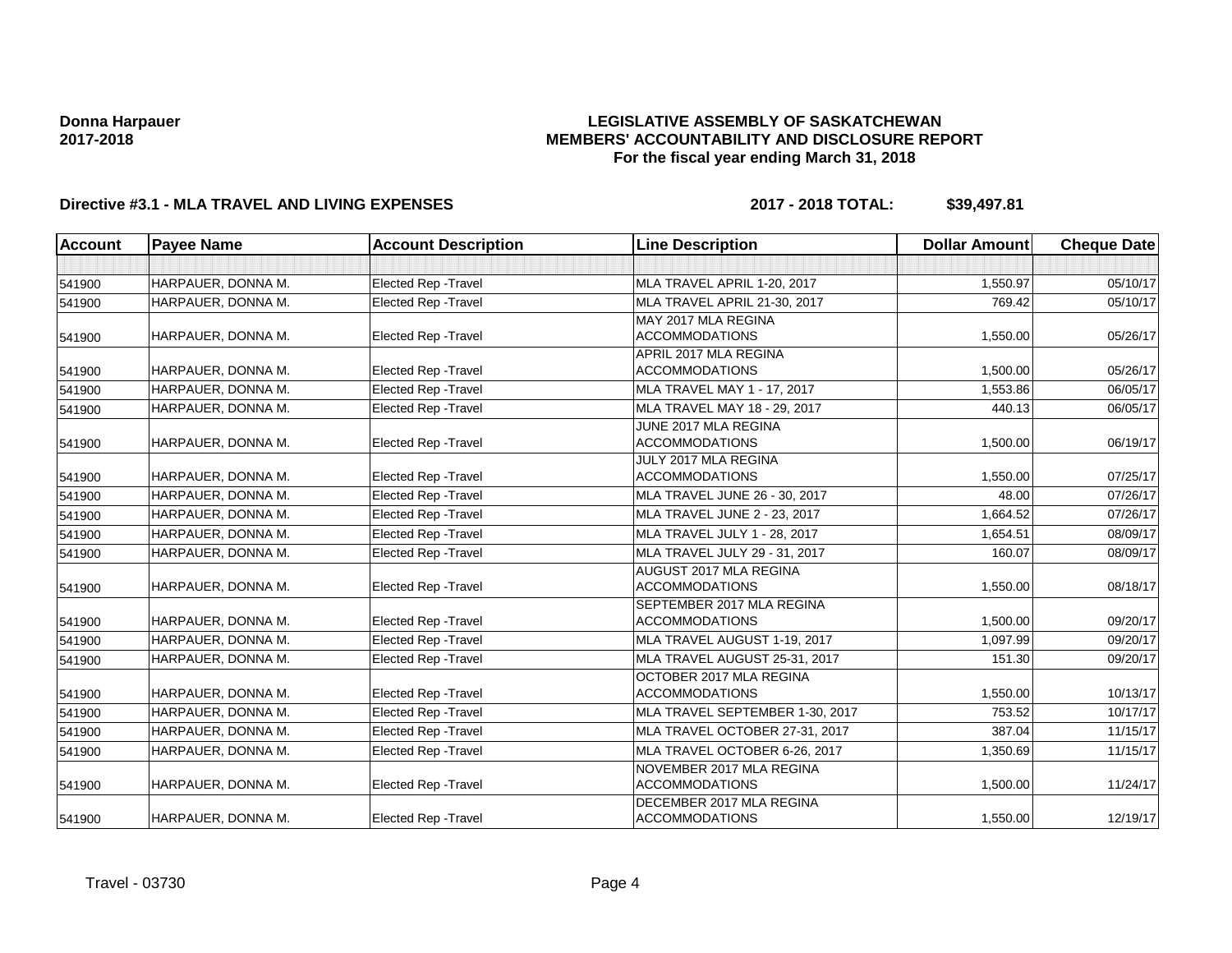### **LEGISLATIVE ASSEMBLY OF SASKATCHEWAN MEMBERS' ACCOUNTABILITY AND DISCLOSURE REPORT For the fiscal year ending March 31, 2018**

# **Directive #3.1 - MLA TRAVEL AND LIVING EXPENSES 2017 - 2018 TOTAL: \$39,497.81**

| <b>Account</b> | <b>Payee Name</b>  | <b>Account Description</b>  | <b>Line Description</b>                          | <b>Dollar Amount</b> | <b>Cheque Date</b> |
|----------------|--------------------|-----------------------------|--------------------------------------------------|----------------------|--------------------|
|                |                    |                             |                                                  |                      |                    |
| 541900         | HARPAUER, DONNA M. | Elected Rep - Travel        | MLA TRAVEL NOVEMBER 18-30, 2017                  | 1,070.11             | 12/22/17           |
| 541900         | HARPAUER, DONNA M. | Elected Rep - Travel        | MLA TRAVEL NOVEMBER 1-17, 2017                   | 1,523.98             | 12/22/17           |
| 541900         | HARPAUER, DONNA M. | Elected Rep - Travel        | MLA TRAVEL DECEMBER 1-29, 2017                   | 1,178.72             | 01/12/18           |
| 541900         | HARPAUER, DONNA M. | Elected Rep - Travel        | JANUARY 2018 MLA REGINA<br><b>ACCOMMODATIONS</b> | 1,550.00             | 01/15/18           |
|                |                    |                             | FEBRUARY 2018 MLA REGINA                         |                      |                    |
| 541900         | HARPAUER, DONNA M. | Elected Rep - Travel        | <b>ACCOMMODATIONS</b>                            | 1,400.00             | 02/08/18           |
| 541900         | HARPAUER, DONNA M. | Elected Rep - Travel        | MLA TRAVEL JANUARY 3-26, 2018                    | 1,501.82             | 02/15/18           |
| 541900         | HARPAUER, DONNA M. | <b>Elected Rep - Travel</b> | MLA TRAVEL JANUARY 27-31, 2018                   | 361.16               | 02/15/18           |
| 541900         | HARPAUER, DONNA M. | Elected Rep - Travel        | MLA TRAVEL FEBRUARY 22-28, 2018                  | 562.67               | 03/07/18           |
| 541900         | HARPAUER, DONNA M. | Elected Rep - Travel        | MLA TRAVEL FEBRUARY 1-21, 2018                   | 1,302.30             | 03/07/18           |
|                |                    |                             | MARCH 2018 MLA REGINA                            |                      |                    |
| 541900         | HARPAUER, DONNA M. | Elected Rep - Travel        | <b>ACCOMMODATIONS</b>                            | 1,550.00             | 03/21/18           |
| 541900         | HARPAUER, DONNA M. | Elected Rep - Travel        | MLA TRAVEL MARCH 21-31, 2018                     | 869.79               | 03/31/18           |
| 541900         | HARPAUER, DONNA M. | Elected Rep - Travel        | MLA TRAVEL MARCH 1-20, 2018                      | 1,295.24             | 03/31/18           |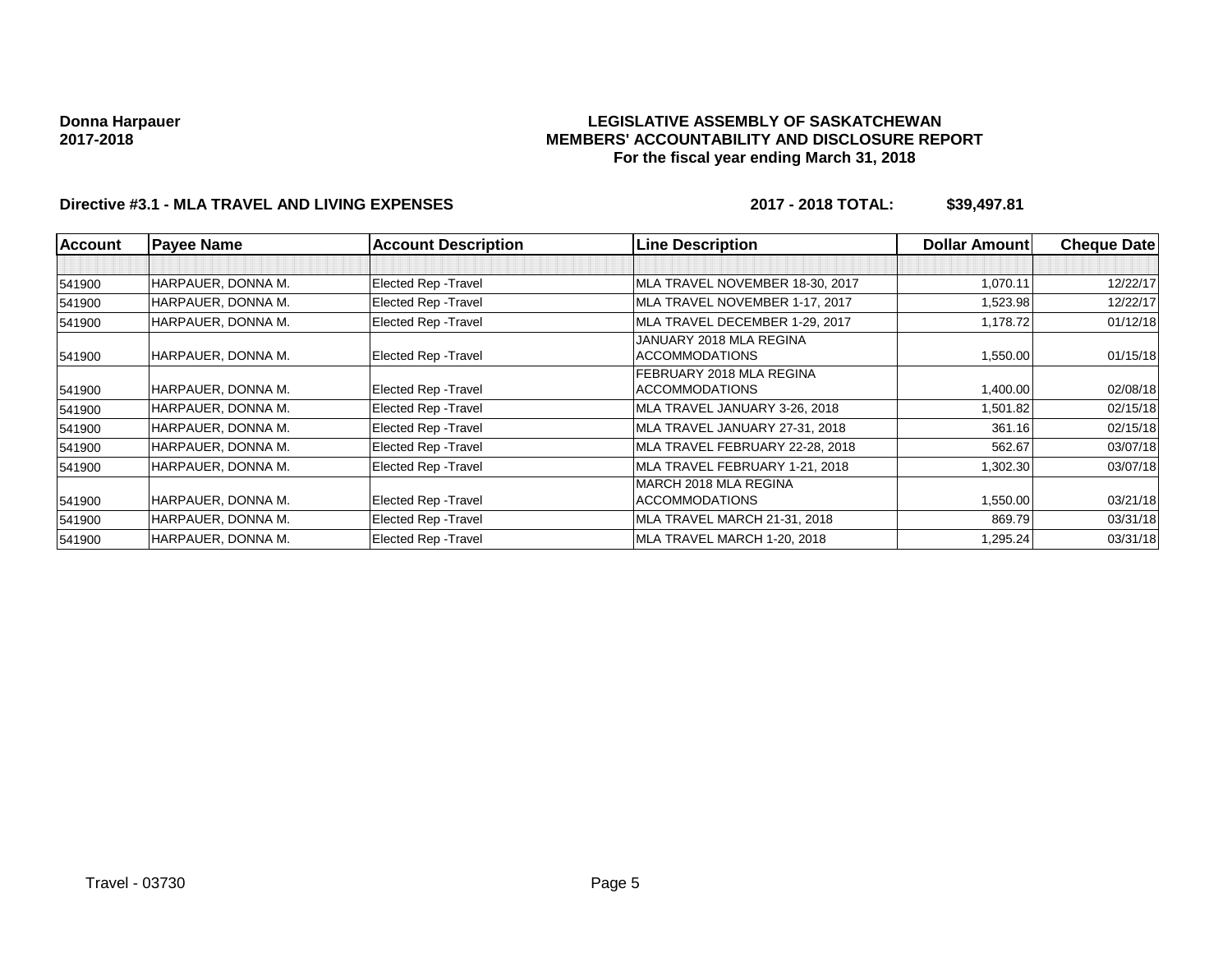## **LEGISLATIVE ASSEMBLY OF SASKATCHEWAN MEMBERS' ACCOUNTABILITY AND DISCLOSURE REPORT For the fiscal year ending March 31, 2018**

| <b>Account</b> | <b>Payee Name</b>                                   | <b>Account Description</b>                                            | <b>Line Description</b>                  | <b>Dollar Amount</b> | <b>Cheque Date</b> |
|----------------|-----------------------------------------------------|-----------------------------------------------------------------------|------------------------------------------|----------------------|--------------------|
|                |                                                     |                                                                       |                                          |                      |                    |
| 522000         |                                                     | PIONEER MOTOR HOTEL & MOTEL Rent of Ground, Buildings and Other Space | APRIL CONSTITUENCY OFFICE RENT           | 675.00               | 04/01/17           |
| 522000         | PIONEER MOTOR HOTEL & MOTEL                         | Rent of Ground, Buildings and Other Space                             | MAY 2017 MLA OFFICE RENT                 | 675.00               | 04/12/17           |
| 522000         | PIONEER MOTOR HOTEL & MOTEL                         | Rent of Ground, Buildings and Other Space                             | JUNE 2017 MLA OFFICE RENT                | 675.00               | 05/19/17           |
| 522000         | PIONEER MOTOR HOTEL & MOTEL                         | Rent of Ground, Buildings and Other Space                             | JULY 2017 MLA OFFICE RENT                | 675.00               | 06/06/17           |
| 522000         | PIONEER MOTOR HOTEL & MOTEL                         | Rent of Ground, Buildings and Other Space                             | <b>AUGUST 2017 MLA OFFICE RENT</b>       | 675.00               | 07/04/17           |
| 522000         | PIONEER MOTOR HOTEL & MOTEL                         | Rent of Ground, Buildings and Other Space                             | <b>SEPTEMBER 2017 MLA OFFICE RENT</b>    | 675.00               | 08/14/17           |
| 522000         | PIONEER MOTOR HOTEL & MOTEL                         | Rent of Ground, Buildings and Other Space                             | OCTOBER 2017 MLA OFFICE RENT             | 675.00               | 09/20/17           |
| 522000         |                                                     | PIONEER MOTOR HOTEL & MOTEL Rent of Ground, Buildings and Other Space | NOVEMBER 2017 MLA OFFICE RENT            | 675.00               | 10/18/17           |
| 522000         |                                                     | PIONEER MOTOR HOTEL & MOTEL Rent of Ground, Buildings and Other Space | DECEMBER 2017 MLA OFFICE RENT            | 675.00               | 11/15/17           |
| 522000         | PIONEER MOTOR HOTEL & MOTEL                         | Rent of Ground, Buildings and Other Space                             | JANUARY 2018 MLA OFFICE RENT             | 675.00               | 01/01/18           |
| 522000         | PIONEER MOTOR HOTEL & MOTEL                         | Rent of Ground, Buildings and Other Space                             | FEBRUARY 2018 MLA OFFICE RENT            | 675.00               | 01/15/18           |
| 522000         | PIONEER MOTOR HOTEL & MOTEL                         | Rent of Ground, Buildings and Other Space                             | MARCH 2018 MLA OFFICE RENT               | 675.00               | 02/08/18           |
| 522200         | MINISTER OF FINANCE-MINISTRY<br>OF CENTRAL SERVICES | Rent of Photocopiers                                                  | PHOTOCOPIER SERVICE FEES FOR 2017-<br>18 | 100.00               | 12/01/17           |
| 522200         | <b>SUCCESS OFFICE SYSTEMS</b>                       | Rent of Photocopiers                                                  | <b>COPIER CHARGES</b>                    | 175.00               | 04/01/17           |
| 522200         | SUCCESS OFFICE SYSTEMS                              | Rent of Photocopiers                                                  | <b>COPIER CHARGES</b>                    | 173.12               | 05/01/17           |
| 522200         | SUCCESS OFFICE SYSTEMS                              | Rent of Photocopiers                                                  | <b>COPIER CHARGES</b>                    | 194.10               | 06/01/17           |
| 522200         | SUCCESS OFFICE SYSTEMS                              | Rent of Photocopiers                                                  | <b>COPIER CHARGES</b>                    | 119.01               | 08/01/17           |
| 522200         | <b>SUCCESS OFFICE SYSTEMS</b>                       | <b>Rent of Photocopiers</b>                                           | <b>COPIER CHARGES</b>                    | 321.24               | 08/08/17           |
| 522200         | <b>SUCCESS OFFICE SYSTEMS</b>                       | Rent of Photocopiers                                                  | <b>COPIER CHARGES</b>                    | 143.42               | 09/01/17           |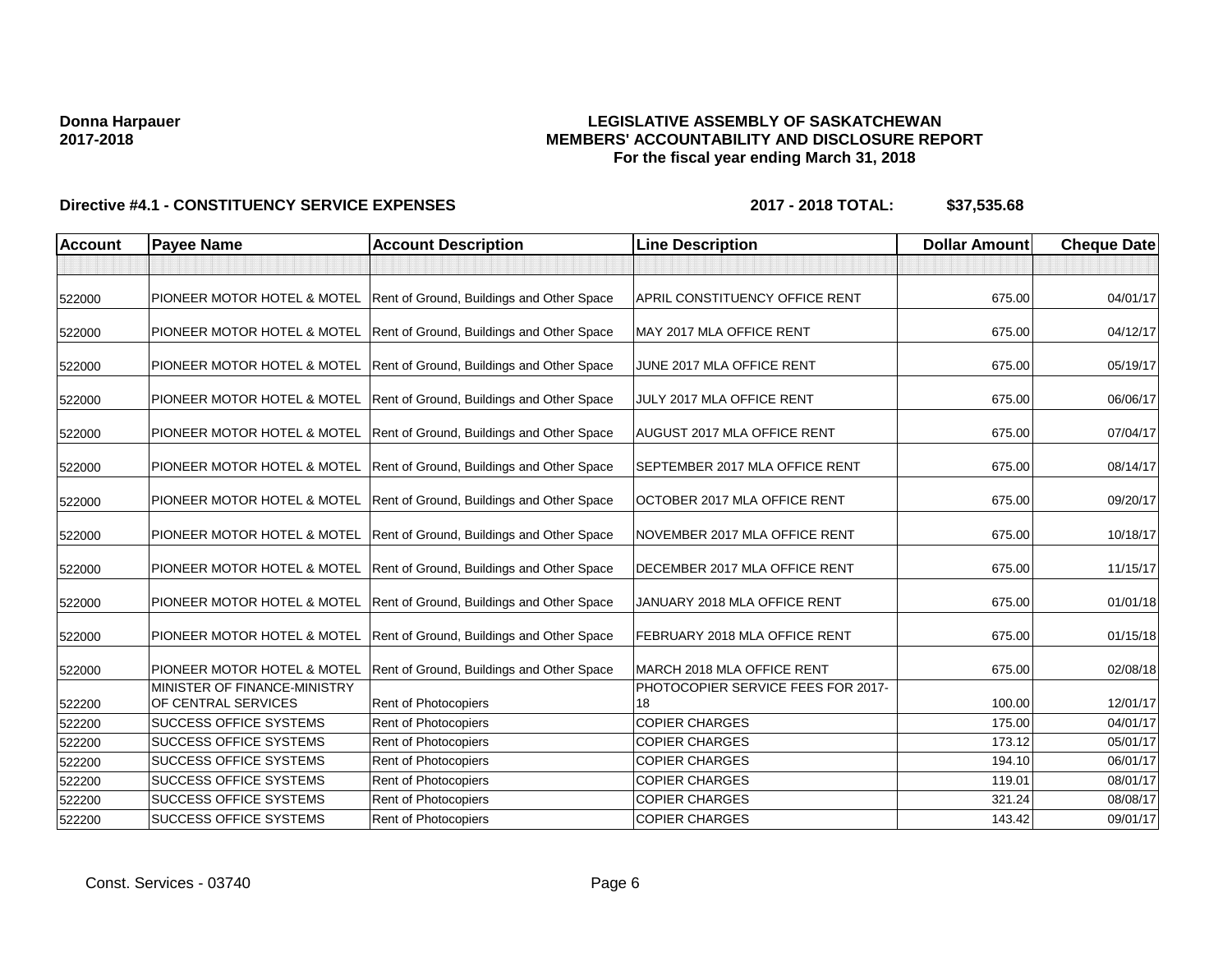### **LEGISLATIVE ASSEMBLY OF SASKATCHEWAN MEMBERS' ACCOUNTABILITY AND DISCLOSURE REPORT For the fiscal year ending March 31, 2018**

| <b>Account</b> | <b>Payee Name</b>              | <b>Account Description</b>          | <b>Line Description</b>        | <b>Dollar Amount</b> | <b>Cheque Date</b> |
|----------------|--------------------------------|-------------------------------------|--------------------------------|----------------------|--------------------|
|                |                                |                                     |                                |                      |                    |
| 522200         | <b>SUCCESS OFFICE SYSTEMS</b>  | Rent of Photocopiers                | <b>COPIER CHARGES</b>          | 154.39               | 10/01/17           |
| 522200         | <b>SUCCESS OFFICE SYSTEMS</b>  | Rent of Photocopiers                | <b>COPIER CHARGES</b>          | 144.29               | 11/01/17           |
| 522200         | <b>SUCCESS OFFICE SYSTEMS</b>  | Rent of Photocopiers                | <b>COPIER CHARGES</b>          | 170.68               | 12/01/17           |
| 522200         | <b>SUCCESS OFFICE SYSTEMS</b>  | Rent of Photocopiers                | <b>COPIER CHARGES</b>          | 136.27               | 01/03/18           |
| 522200         | <b>SUCCESS OFFICE SYSTEMS</b>  | Rent of Photocopiers                | <b>COPIER CHARGES</b>          | 135.98               | 02/01/18           |
| 522200         | <b>SUCCESS OFFICE SYSTEMS</b>  | Rent of Photocopiers                | <b>COPIER CHARGES</b>          | 167.70               | 03/01/18           |
| 522700         | SASKENERGY INCORPORATED        | Utilities - Electricity and Nat Gas | 22463200000 APRIL 4, 2017      | 97.21                | 04/04/17           |
| 522700         | SASKENERGY INCORPORATED        | Utilities - Electricity and Nat Gas | 22463200000 MAY 2, 2017        | 67.85                | 05/02/17           |
| 522700         | SASKENERGY INCORPORATED        | Utilities - Electricity and Nat Gas | 22463200000 JUNE 2, 2017       | 49.43                | 07/01/17           |
| 522700         | SASKENERGY INCORPORATED        | Utilities - Electricity and Nat Gas | 22463200000 JULY 5, 2017       | 40.22                | 08/01/17           |
| 522700         | SASKENERGY INCORPORATED        | Utilities - Electricity and Nat Gas | 22463200000 AUGUST 2, 2017     | 38.50                | 08/02/17           |
| 522700         | <b>SASKENERGY INCORPORATED</b> | Utilities - Electricity and Nat Gas | 22463200000 SEPTEMBER 5, 2017  | 38.50                | 09/05/17           |
| 522700         | SASKENERGY INCORPORATED        | Utilities - Electricity and Nat Gas | 22463200000 OCTOBER 3, 2017    | 44.26                | 10/03/17           |
| 522700         | SASKENERGY INCORPORATED        | Utilities - Electricity and Nat Gas | 22463200000 NOVEMBER 2, 2017   | 64.40                | 11/02/17           |
| 522700         | SASKENERGY INCORPORATED        | Utilities - Electricity and Nat Gas | 22463200000 DECEMBER 4, 2017   | 100.26               | 12/04/17           |
| 522700         | SASKENERGY INCORPORATED        | Utilities - Electricity and Nat Gas | 22463200000 JANUARY 3, 2018    | 97.95                | 01/03/18           |
| 522700         | SASKENERGY INCORPORATED        | Utilities - Electricity and Nat Gas | 22463200000 FEBRUARY 2, 2018   | 127.67               | 03/01/18           |
| 522700         | SASKENERGY INCORPORATED        | Utilities - Electricity and Nat Gas | 22463200000 MARCH 2, 2018      | 113.10               | 03/02/18           |
| 522700         | <b>SASKPOWER CORPORATION</b>   | Utilities - Electricity and Nat Gas | 500000665439 APRIL 4, 2017     | 87.86                | 04/04/17           |
| 522700         | <b>SASKPOWER CORPORATION</b>   | Utilities - Electricity and Nat Gas | 500000665439 MAY 2, 2017       | 86.16                | 05/02/17           |
| 522700         | SASKPOWER CORPORATION          | Utilities - Electricity and Nat Gas | 500000665439 JUNE 2, 2017      | 141.88               | 07/01/17           |
| 522700         | <b>SASKPOWER CORPORATION</b>   | Utilities - Electricity and Nat Gas | 500000665439 JULY 5, 2017      | 130.01               | 08/01/17           |
| 522700         | SASKPOWER CORPORATION          | Utilities - Electricity and Nat Gas | 500000665439 AUGUST 2, 2017    | 68.26                | 09/01/17           |
| 522700         | SASKPOWER CORPORATION          | Utilities - Electricity and Nat Gas | 500000665439 SEPTEMBER 5, 2017 | 132.75               | 09/05/17           |
| 522700         | <b>SASKPOWER CORPORATION</b>   | Utilities - Electricity and Nat Gas | 500000665439 OCTOBER 3, 2017   | 99.56                | 10/03/17           |
| 522700         | SASKPOWER CORPORATION          | Utilities - Electricity and Nat Gas | 500000665439 NOVEMBER 2, 2017  | 127.71               | 11/02/17           |
| 522700         | <b>SASKPOWER CORPORATION</b>   | Utilities - Electricity and Nat Gas | 500000665439 DECEMBER 4, 2017  | 111.86               | 12/04/17           |
| 522700         | SASKPOWER CORPORATION          | Utilities - Electricity and Nat Gas | 500000665439 JANUARY 3, 2018   | 95.71                | 01/03/18           |
| 522700         | SASKPOWER CORPORATION          | Utilities - Electricity and Nat Gas | 500000665439 FEBRUARY 2, 2018  | 75.39                | 03/01/18           |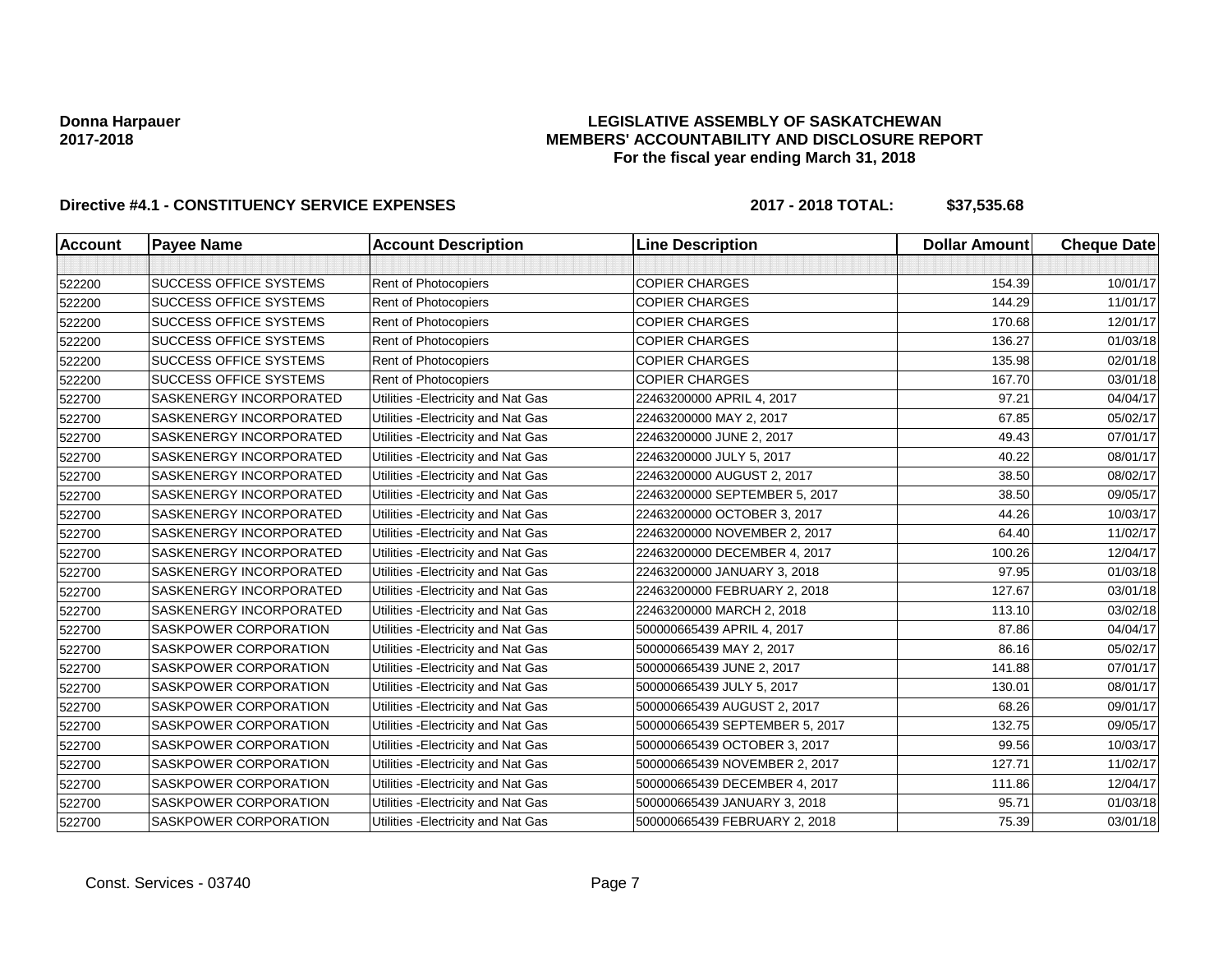## **LEGISLATIVE ASSEMBLY OF SASKATCHEWAN MEMBERS' ACCOUNTABILITY AND DISCLOSURE REPORT For the fiscal year ending March 31, 2018**

| Account | <b>Payee Name</b>                                   | <b>Account Description</b>           | <b>Line Description</b>                   | <b>Dollar Amount</b> | <b>Cheque Date</b> |
|---------|-----------------------------------------------------|--------------------------------------|-------------------------------------------|----------------------|--------------------|
|         |                                                     |                                      |                                           |                      |                    |
| 522700  | <b>SASKPOWER CORPORATION</b>                        | Utilities - Electricity and Nat Gas  | 500000665439 MARCH 2, 2018                | 101.04               | 03/02/18           |
| 525000  | <b>DUNNE, SUSAN C.</b>                              | Postal, Courier, Freight and Related | <b>REIMB: POSTAGE</b>                     | 892.50               | 03/21/18           |
|         | MINISTER OF FINANCE-MINISTRY                        |                                      |                                           |                      |                    |
| 525000  | OF CENTRAL SERVICES                                 | Postal, Courier, Freight and Related | APRIL 2017 MAIL SERVICES                  | 40.97                | 07/01/17           |
|         | MINISTER OF FINANCE-MINISTRY                        |                                      |                                           |                      |                    |
| 525000  | OF CENTRAL SERVICES                                 | Postal, Courier, Freight and Related | JUNE 2017 MAIL SERVICES                   | 41.00                | 08/01/17           |
|         | MINISTER OF FINANCE-MINISTRY                        |                                      |                                           |                      |                    |
| 525000  | OF CENTRAL SERVICES                                 | Postal, Courier, Freight and Related | MAY 2017 MAIL SERVICES                    | 40.97                | 08/01/17           |
|         | MINISTER OF FINANCE-MINISTRY                        |                                      |                                           |                      |                    |
| 525000  | OF CENTRAL SERVICES                                 | Postal, Courier, Freight and Related | JULY 2017 MAIL SERVICES                   | 42.05                | 09/12/17           |
|         | MINISTER OF FINANCE-MINISTRY<br>OF CENTRAL SERVICES |                                      | AUGUST 2017 MAIL SERVICES                 |                      |                    |
| 525000  | MINISTER OF FINANCE-MINISTRY                        | Postal, Courier, Freight and Related |                                           | 42.05                | 10/01/17           |
| 525000  | OF CENTRAL SERVICES                                 | Postal, Courier, Freight and Related | SEPTEMBER 2017 MAIL SERVICES              | 42.09                | 12/01/17           |
|         | MINISTER OF FINANCE-MINISTRY                        |                                      |                                           |                      |                    |
| 525000  | OF CENTRAL SERVICES                                 | Postal, Courier, Freight and Related | OCTOBER 2017 MAIL SERVICES                | 42.09                | 12/01/17           |
|         | MINISTER OF FINANCE-MINISTRY                        |                                      |                                           |                      |                    |
| 525000  | OF CENTRAL SERVICES                                 | Postal, Courier, Freight and Related | NOVEMBER 2017 MAIL SERVICES               | 42.09                | 01/01/18           |
|         | MINISTER OF FINANCE-MINISTRY                        |                                      |                                           |                      |                    |
| 525000  | OF CENTRAL SERVICES                                 | Postal, Courier, Freight and Related | DECEMBER 2017 MAIL SERVICES               | 42.09                | 03/01/18           |
|         | MINISTER OF FINANCE-MINISTRY                        |                                      |                                           |                      |                    |
| 525000  | OF CENTRAL SERVICES                                 | Postal, Courier, Freight and Related | JANUARY 2018 MAIL SERVICES                | 42.09                | 03/08/18           |
|         | MINISTER OF FINANCE-MINISTRY                        |                                      |                                           |                      |                    |
| 525000  | OF CENTRAL SERVICES                                 | Postal, Courier, Freight and Related | FEBRUARY 2018 MAIL SERVICES               | 42.13                | 03/22/18           |
|         | MINISTER OF FINANCE-MINISTRY                        |                                      |                                           |                      |                    |
| 525000  | OF CENTRAL SERVICES                                 | Postal, Courier, Freight and Related | MARCH 2018 MAIL SERVICES                  | 42.11                | 03/31/18           |
| 528000  | KONTAKT CONSULTING LTD.                             | <b>Support Services</b>              | <b>WEBHOSTING&amp;WEBSITE MAINTENANCE</b> | 133.56               | 01/01/18           |
| 528000  | KONTAKT CONSULTING LTD.                             | <b>Support Services</b>              | <b>WEBHOSTING&amp;WEBSITE MAINTENANCE</b> | (133.56)             | 01/01/18           |
| 529000  | DUNNE, JEROME                                       | <b>General Contractual Services</b>  | SNOW REMOVAL NOV 2017                     | 175.00               | 12/01/17           |
| 529000  | DUNNE, JEROME                                       | <b>General Contractual Services</b>  | SNOW REMOVAL DECEMBER 2017                | 175.00               | 01/01/18           |
| 529000  | DUNNE, JEROME                                       | <b>General Contractual Services</b>  | SNOW REMOVAL JAN/18                       | 175.00               | 02/01/18           |
| 529000  | DUNNE, JEROME                                       | <b>General Contractual Services</b>  | SNOW REMOVAL FEB/18                       | 175.00               | 03/01/18           |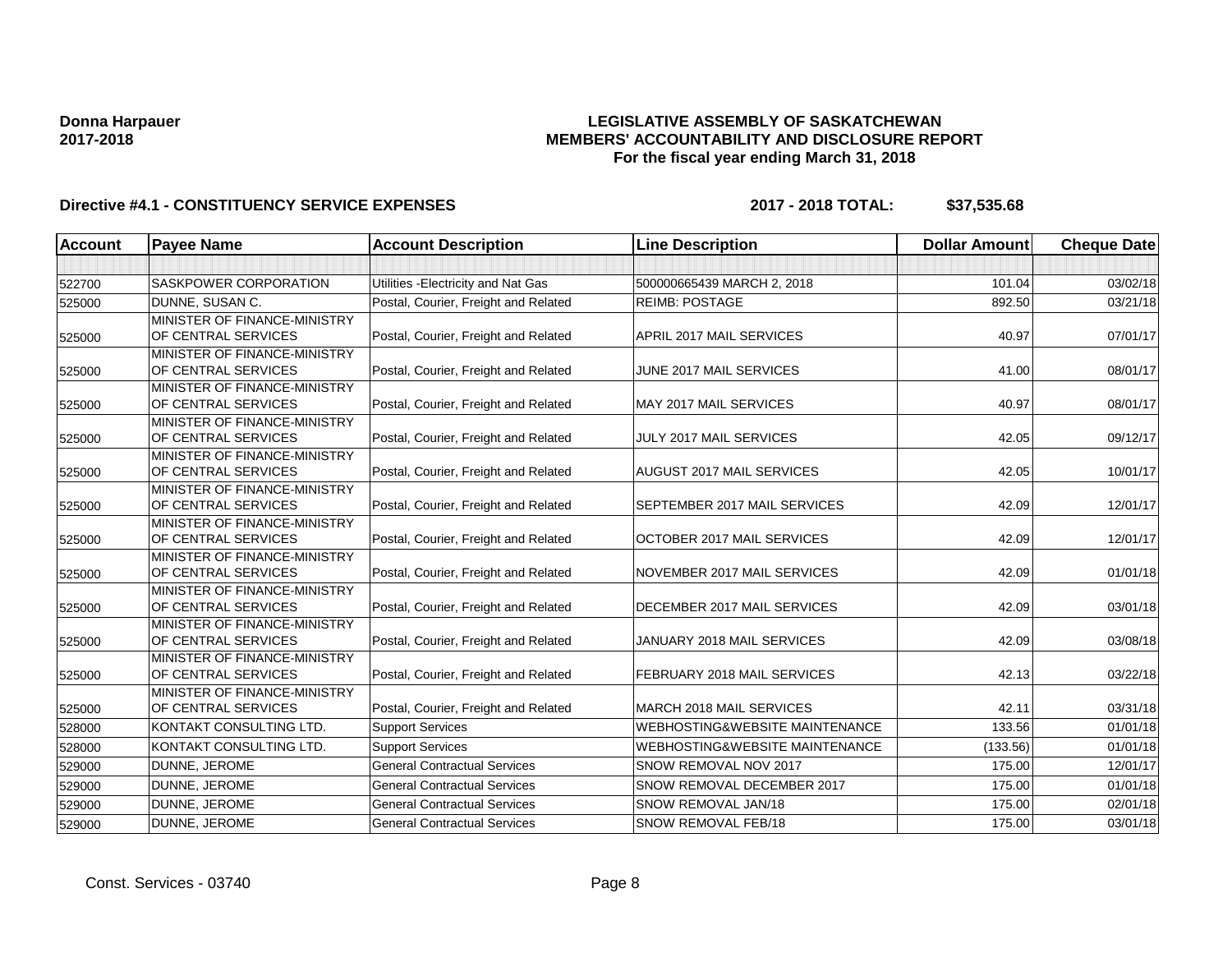## **LEGISLATIVE ASSEMBLY OF SASKATCHEWAN MEMBERS' ACCOUNTABILITY AND DISCLOSURE REPORT For the fiscal year ending March 31, 2018**

| Account | <b>Payee Name</b>                              | <b>Account Description</b>          | <b>Line Description</b>    | <b>Dollar Amount</b> | <b>Cheque Date</b> |
|---------|------------------------------------------------|-------------------------------------|----------------------------|----------------------|--------------------|
|         |                                                |                                     |                            |                      |                    |
| 529000  | DUNNE, JEROME                                  | <b>General Contractual Services</b> | SNOW REMOVAL MAR/18        | 175.00               | 03/31/18           |
|         | REACT WASTE MANAGEMENT                         |                                     |                            |                      |                    |
| 529000  | <b>DISTRICT</b>                                | <b>General Contractual Services</b> | <b>GARBAGE TAGS</b>        | 280.00               | 03/06/18           |
| 530300  | <b>MARU GROUP CANADA INC.</b>                  | Primary Research/Focus group        | AD HOC CONSULTING - NO GST | 607.15               | 07/01/17           |
| 530300  | <b>MARU GROUP CANADA INC.</b>                  | Primary Research/Focus group        | AD HOC CONSULTING - NO GST | 646.74               | 01/01/18           |
| 530300  | <b>MARU GROUP CANADA INC.</b>                  | Primary Research/Focus group        | AD HOC CONSULTING - NO GST | 632.97               | 03/01/18           |
| 530500  | BRUNO, TOWN OF                                 | Media Placement                     | <b>ADVERTISING</b>         | 120.00               | 04/18/17           |
| 530500  | <b>CANADIAN NETWORK</b><br><b>BROADCASTING</b> | Media Placement                     | <b>ADVERTISING</b>         | 559.00               | 05/01/17           |
| 530500  | <b>CANADIAN NETWORK</b><br><b>BROADCASTING</b> | Media Placement                     | <b>ADVERTISING</b>         | 559.00               | 07/01/17           |
| 530500  | <b>CANADIAN NETWORK</b><br><b>BROADCASTING</b> | Media Placement                     | <b>ADVERTISING</b>         | 299.00               | 09/01/17           |
| 530500  | <b>CANADIAN NETWORK</b><br><b>BROADCASTING</b> | Media Placement                     | <b>ADVERTISING</b>         | 999.00               | 02/01/18           |
| 530500  | CARE PRINTING & PUBLISHING INC Media Placement |                                     | <b>ADVERTISING</b>         | 300.00               | 11/01/17           |
| 530500  | CARE PRINTING & PUBLISHING INC Media Placement |                                     | <b>ADVERTISING</b>         | 412.00               | 03/26/18           |
| 530500  | COMMUNITY SAFETY NET                           | Media Placement                     | ADVERTISING - NO GST       | 300.00               | 03/01/18           |
| 530500  | DRUGS & ADDICTION MAGAZINE<br>LTD.             | Media Placement                     | ADVERTISING - NO GST       | 253.34               | 03/01/18           |
| 530500  | <b>FABMAR COMMUNICATIONS LTD</b>               | Media Placement                     | ADVERTISING - NO GST       | 52.16                | 03/01/18           |
| 530500  | <b>FABMAR COMMUNICATIONS LTD.</b>              | Media Placement                     | ADVERTISING - NO GST       | 52.16                | 03/01/18           |
| 530500  | GOLDEN WEST BROADCASTING<br>LTD.               | Media Placement                     | <b>ADVERTISING</b>         | 375.00               | 10/01/17           |
| 530500  | GOLDEN WEST BROADCASTING<br>LTD.               | Media Placement                     | <b>ADVERTISING</b>         | 600.00               | 11/01/17           |
| 530500  | <b>GOLDEN WEST BROADCASTING</b><br>LTD.        | Media Placement                     | ADVERTISING - NO GST       | 250.00               | 01/01/18           |
| 530500  | <b>GOLDEN WEST BROADCASTING</b><br>LTD.        | Media Placement                     | ADVERTISING - NO GST       | 100.00               | 01/01/18           |
| 530500  | <b>GOLDEN WEST BROADCASTING</b><br>LTD.        | Media Placement                     | ADVERTISING - NO GST       | 34.23                | 03/01/18           |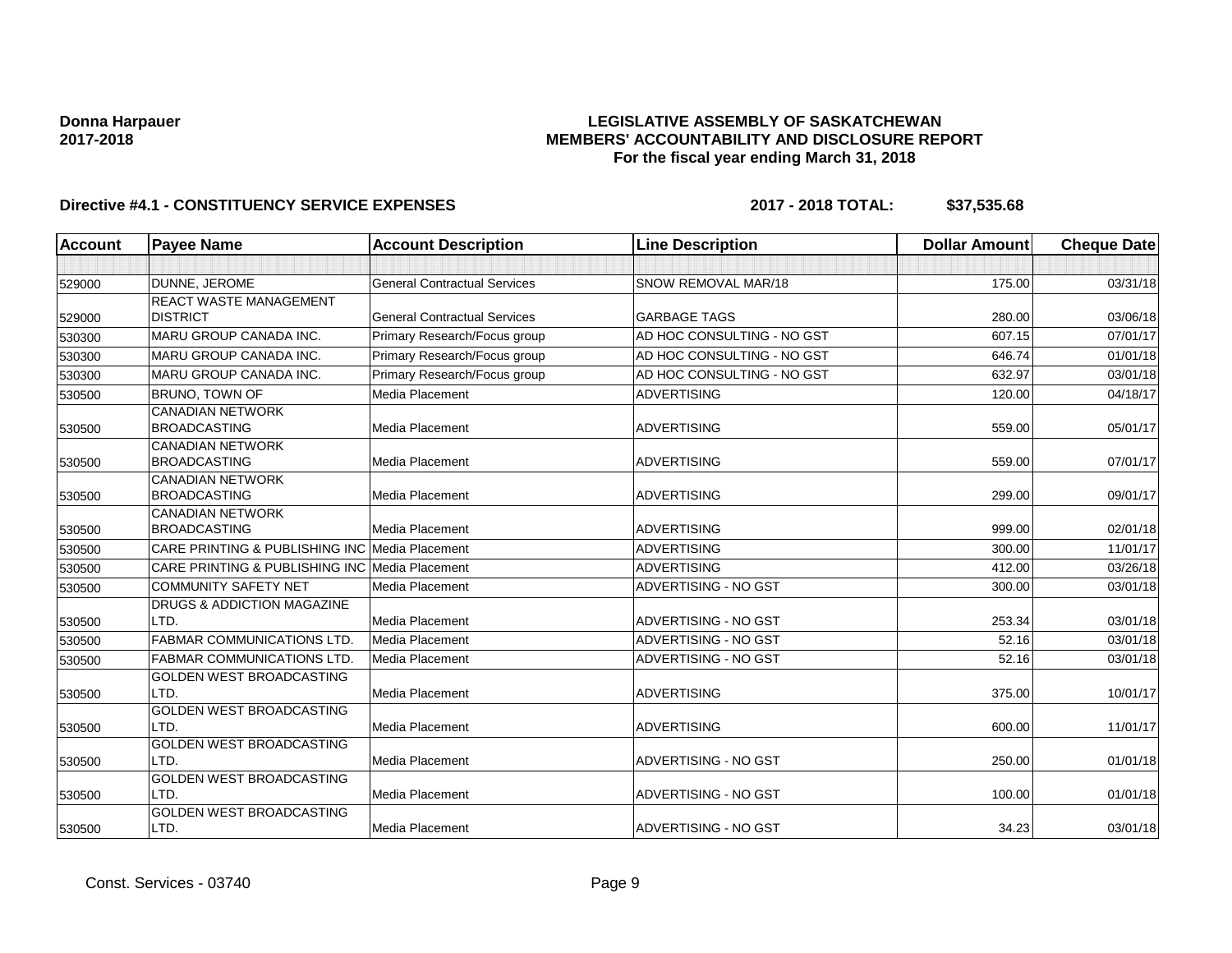## **LEGISLATIVE ASSEMBLY OF SASKATCHEWAN MEMBERS' ACCOUNTABILITY AND DISCLOSURE REPORT For the fiscal year ending March 31, 2018**

| <b>Account</b> | <b>Payee Name</b>                                  | <b>Account Description</b> | <b>Line Description</b> | <b>Dollar Amount</b> | <b>Cheque Date</b> |
|----------------|----------------------------------------------------|----------------------------|-------------------------|----------------------|--------------------|
|                |                                                    |                            |                         |                      |                    |
|                | <b>GOLDEN WEST BROADCASTING</b>                    |                            |                         |                      |                    |
| 530500         | LTD.                                               | <b>Media Placement</b>     | <b>ADVERTISING</b>      | 66.98                | 03/01/18           |
|                | GOLDEN WEST BROADCASTING                           |                            |                         |                      |                    |
| 530500         | LTD.                                               | <b>Media Placement</b>     | ADVERTISING - NO GST    | 80.37                | 03/01/18           |
| 530500         | HARVARD BROADCASTING INC.                          | Media Placement            | <b>ADVERTISING</b>      | 159.70               | 03/01/18           |
|                | HOSPITAL ACTIVITY BOOK FOR                         |                            |                         |                      |                    |
| 530500         | <b>CHILDREN</b>                                    | Media Placement            | ADVERTISING - NO GST    | 250.95               | 09/01/17           |
|                | <b>JIM PATTISON BROADCAST</b><br><b>GROUP</b>      | Media Placement            | <b>ADVERTISING</b>      | 69.07                | 03/01/18           |
| 530500         | <b>JIM PATTISON BROADCAST</b>                      |                            |                         |                      |                    |
| 530500         | <b>GROUP</b>                                       | Media Placement            | <b>ADVERTISING</b>      | 72.14                | 03/01/18           |
| 530500         | <b>LANIGAN ADVISOR</b>                             | <b>Media Placement</b>     | <b>ADVERTISING</b>      | 460.32               | 04/01/17           |
| 530500         | <b>LANIGAN ADVISOR</b>                             | Media Placement            | <b>ADVERTISING</b>      | 125.90               | 04/06/17           |
| 530500         | <b>LANIGAN ADVISOR</b>                             | <b>Media Placement</b>     | <b>ADVERTISING</b>      | 133.34               | 01/01/18           |
| 530500         | <b>LANIGAN ADVISOR</b>                             | <b>Media Placement</b>     | <b>ADVERTISING</b>      | 33.74                | 03/01/18           |
| 530500         | <b>LANIGAN ADVISOR</b>                             | Media Placement            | <b>ADVERTISING</b>      | 68.85                | 03/09/18           |
| 530500         | LANIGAN PIRATE HOCKEY CLUB                         | Media Placement            | <b>ADVERTISING</b>      | 100.00               | 10/16/17           |
| 530500         | <b>MADD MESSAGE</b>                                | Media Placement            | ADVERTISING - NO GST    | 279.00               | 09/01/17           |
| 530500         | PNG PRAIRIE NEWSPAPER GROUP Media Placement        |                            | <b>ADVERTISING</b>      | 369.60               | 04/12/17           |
| 530500         | <b>PNG PRAIRIE NEWSPAPER GROUP Media Placement</b> |                            | <b>ADVERTISING</b>      | 69.32                | 04/19/17           |
| 530500         | <b>PNG PRAIRIE NEWSPAPER GROUP Media Placement</b> |                            | <b>ADVERTISING</b>      | 50.00                | 06/01/17           |
| 530500         | <b>PNG PRAIRIE NEWSPAPER GROUP Media Placement</b> |                            | <b>ADVERTISING</b>      | 37.50                | 07/01/17           |
| 530500         | PNG PRAIRIE NEWSPAPER GROUP Media Placement        |                            | <b>ADVERTISING</b>      | 75.00                | 07/01/17           |
| 530500         | PNG PRAIRIE NEWSPAPER GROUP Media Placement        |                            | <b>ADVERTISING</b>      | 100.00               | 07/01/17           |
| 530500         | <b>PNG PRAIRIE NEWSPAPER GROUP Media Placement</b> |                            | <b>ADVERTISING</b>      | 100.00               | 07/01/17           |
| 530500         | <b>PNG PRAIRIE NEWSPAPER GROUP Media Placement</b> |                            | <b>ADVERTISING</b>      | 250.00               | 07/01/17           |
| 530500         | <b>PNG PRAIRIE NEWSPAPER GROUP Media Placement</b> |                            | <b>ADVERTISING</b>      | 37.50                | 07/12/17           |
| 530500         | <b>PNG PRAIRIE NEWSPAPER GROUP Media Placement</b> |                            | <b>ADVERTISING</b>      | 50.00                | 09/01/17           |
| 530500         | PNG PRAIRIE NEWSPAPER GROUP Media Placement        |                            | <b>ADVERTISING</b>      | 34.66                | 09/01/17           |
| 530500         | PNG PRAIRIE NEWSPAPER GROUP Media Placement        |                            | <b>ADVERTISING</b>      | 100.00               | 09/01/17           |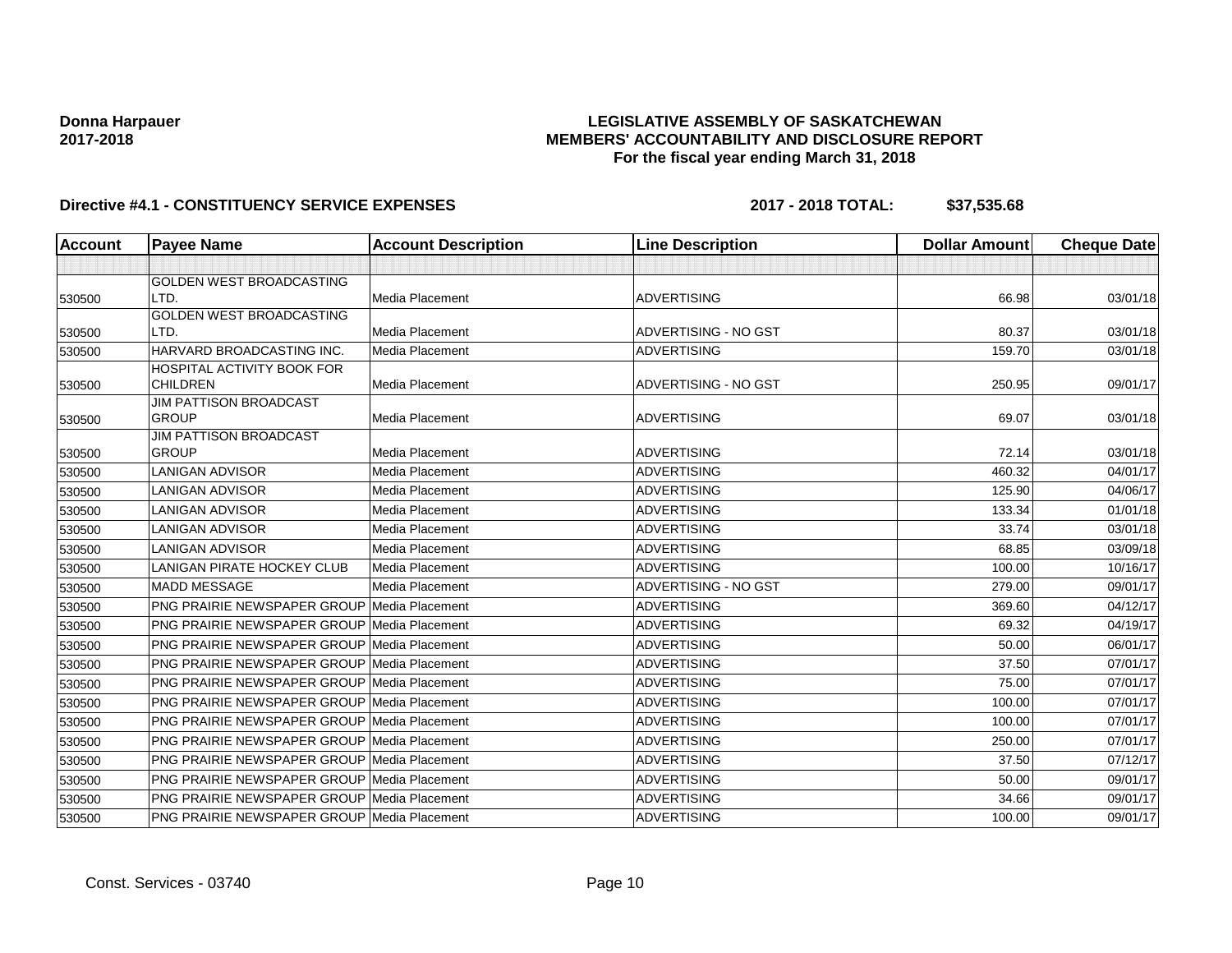## **LEGISLATIVE ASSEMBLY OF SASKATCHEWAN MEMBERS' ACCOUNTABILITY AND DISCLOSURE REPORT For the fiscal year ending March 31, 2018**

| <b>Account</b> | <b>Payee Name</b>                                  | <b>Account Description</b> | <b>Line Description</b> | <b>Dollar Amount</b> | <b>Cheque Date</b> |
|----------------|----------------------------------------------------|----------------------------|-------------------------|----------------------|--------------------|
|                |                                                    |                            |                         |                      |                    |
| 530500         | PNG PRAIRIE NEWSPAPER GROUP Media Placement        |                            | <b>ADVERTISING</b>      | 103.98               | 09/13/17           |
| 530500         | <b>PNG PRAIRIE NEWSPAPER GROUP Media Placement</b> |                            | <b>ADVERTISING</b>      | 69.32                | 10/11/17           |
| 530500         | <b>PNG PRAIRIE NEWSPAPER GROUP Media Placement</b> |                            | <b>ADVERTISING</b>      | 60.00                | 10/18/17           |
| 530500         | <b>PNG PRAIRIE NEWSPAPER GROUP Media Placement</b> |                            | <b>ADVERTISING</b>      | 69.32                | 11/01/17           |
| 530500         | <b>PNG PRAIRIE NEWSPAPER GROUP Media Placement</b> |                            | <b>ADVERTISING</b>      | 34.66                | 12/01/17           |
| 530500         | <b>PNG PRAIRIE NEWSPAPER GROUP Media Placement</b> |                            | <b>ADVERTISING</b>      | 50.00                | 12/01/17           |
| 530500         | <b>PNG PRAIRIE NEWSPAPER GROUP Media Placement</b> |                            | ADVERTISING             | 110.90               | 01/01/18           |
| 530500         | <b>PNG PRAIRIE NEWSPAPER GROUP Media Placement</b> |                            | <b>ADVERTISING</b>      | 32.50                | 02/01/18           |
| 530500         | <b>PNG PRAIRIE NEWSPAPER GROUP Media Placement</b> |                            | <b>ADVERTISING</b>      | 55.00                | 03/01/18           |
| 530500         | <b>PNG PRAIRIE NEWSPAPER GROUP Media Placement</b> |                            | <b>ADVERTISING</b>      | 103.50               | 03/01/18           |
| 530500         | <b>PNG PRAIRIE NEWSPAPER GROUP Media Placement</b> |                            | <b>ADVERTISING</b>      | 32.50                | 03/01/18           |
| 530500         | <b>PNG PRAIRIE NEWSPAPER GROUP Media Placement</b> |                            | <b>ADVERTISING</b>      | 59.00                | 03/21/18           |
| 530500         | RAWLCO RADIO LTD.                                  | Media Placement            | <b>ADVERTISING</b>      | 104.37               | 03/01/18           |
| 530500         | <b>RAWLCO RADIO LTD.</b>                           | Media Placement            | <b>ADVERTISING</b>      | 76.74                | 03/01/18           |
| 530500         | RAWLCO RADIO LTD.                                  | Media Placement            | <b>ADVERTISING</b>      | 76.74                | 03/01/18           |
| 530500         | RAWLCO RADIO LTD.                                  | Media Placement            | <b>ADVERTISING</b>      | 116.65               | 03/01/18           |
| 530500         | <b>REGINA LEADER POST</b>                          | Media Placement            | <b>ADVERTISING</b>      | 232.80               | 07/01/17           |
|                | <b>REGIONAL MAPLE LEAF</b>                         |                            |                         |                      |                    |
| 530500         | <b>COMMUNICATIONS INC.</b>                         | Media Placement            | <b>ADVERTISING</b>      | 278.00               | 04/01/17           |
|                | <b>REGIONAL MAPLE LEAF</b>                         |                            |                         |                      |                    |
| 530500         | <b>COMMUNICATIONS INC.</b>                         | Media Placement            | <b>ADVERTISING</b>      | 279.00               | 07/01/17           |
|                | <b>REGIONAL MAPLE LEAF</b>                         |                            |                         |                      |                    |
| 530500         | <b>COMMUNICATIONS INC.</b>                         | Media Placement            | <b>ADVERTISING</b>      | 277.00               | 09/01/17           |
|                | <b>REGIONAL MAPLE LEAF</b>                         | <b>Media Placement</b>     | <b>ADVERTISING</b>      |                      |                    |
| 530500         | <b>COMMUNICATIONS INC.</b>                         |                            |                         | 276.00               | 12/01/17           |
|                | REGIONAL MAPLE LEAF                                |                            |                         |                      |                    |
| 530500         | <b>COMMUNICATIONS INC.</b>                         | Media Placement            | <b>ADVERTISING</b>      | 278.00               | 03/01/18           |
|                | <b>SASKATCHEWAN BASEBALL HALL</b>                  |                            |                         |                      |                    |
|                | OF FAME & MUSEUM ASSOCIATION                       |                            |                         |                      |                    |
| 530500         | <b>INC</b>                                         | Media Placement            | <b>ADVERTISING</b>      | 50.00                | 09/07/17           |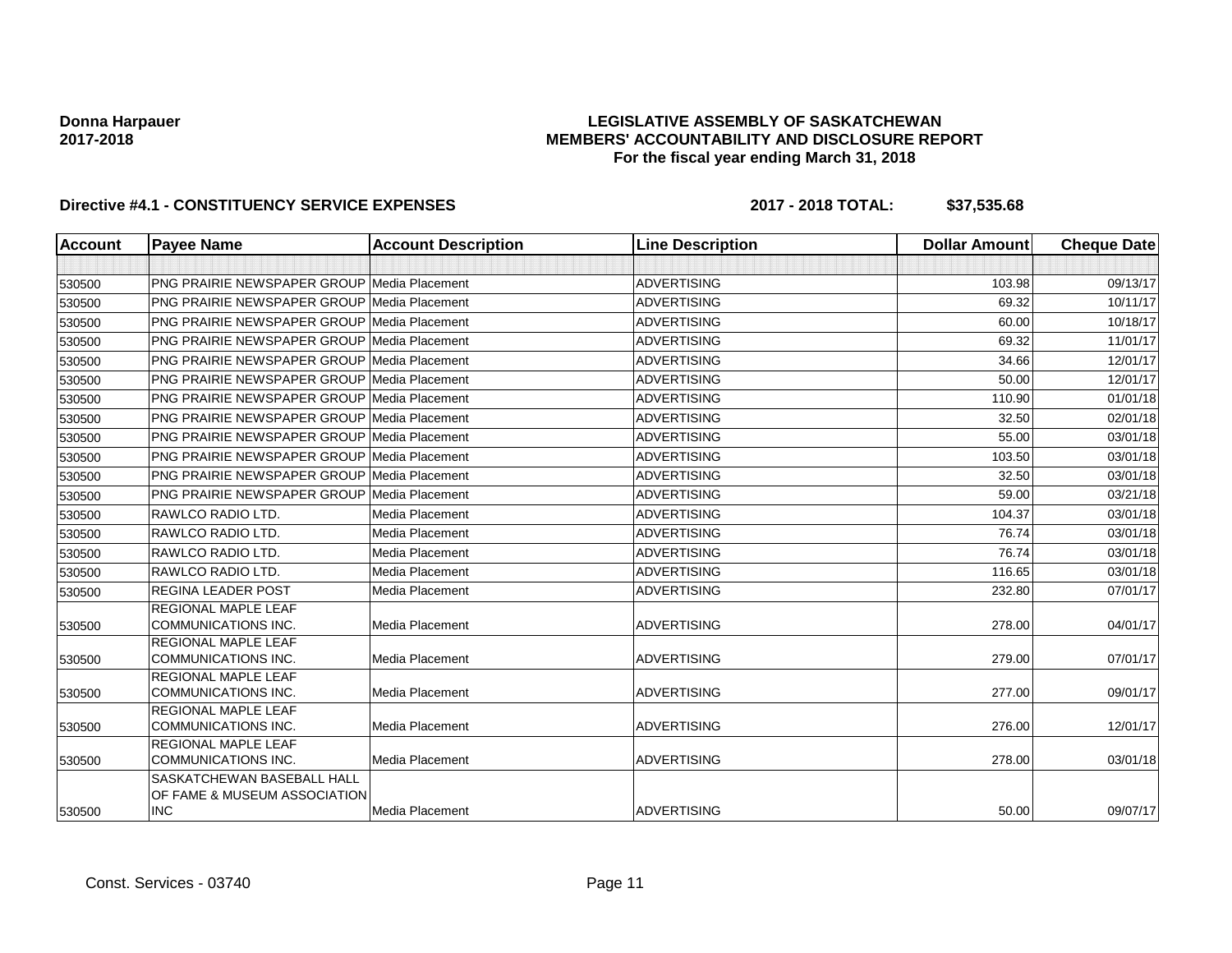## **LEGISLATIVE ASSEMBLY OF SASKATCHEWAN MEMBERS' ACCOUNTABILITY AND DISCLOSURE REPORT For the fiscal year ending March 31, 2018**

| <b>Account</b> | <b>Payee Name</b>               | <b>Account Description</b>             | <b>Line Description</b>               | <b>Dollar Amount</b> | <b>Cheque Date</b> |
|----------------|---------------------------------|----------------------------------------|---------------------------------------|----------------------|--------------------|
|                |                                 |                                        |                                       |                      |                    |
| 530500         | SHINE MEDIA GROUP               | Media Placement                        | <b>ADVERTISING</b>                    | 350.00               | 02/01/18           |
|                | <b>SOS CHILDREN'S SAFETY</b>    |                                        |                                       |                      |                    |
| 530500         | <b>MAGAZINE</b>                 | Media Placement                        | <b>ADVERTISING</b>                    | 349.00               | 07/04/17           |
|                | <b>SOS CHILDREN'S SAFETY</b>    |                                        |                                       |                      |                    |
| 530500         | <b>MAGAZINE</b>                 | <b>Media Placement</b>                 | <b>ADVERTISING FALL 2017</b>          | 241.00               | 09/01/17           |
|                | <b>SOS CHILDREN'S SAFETY</b>    |                                        |                                       |                      |                    |
| 530500         | <b>MAGAZINE</b>                 | <b>Media Placement</b>                 | <b>ADVERTISING</b>                    | 590.00               | 03/01/18           |
| 530500         | <b>WATROUS MANITOU</b>          | Media Placement                        | <b>ADVERTISING</b>                    | 463.68               | 04/01/17           |
| 530500         | <b>WATROUS MANITOU</b>          | Media Placement                        | <b>ADVERTISING</b>                    | 176.31               | 04/06/17           |
| 530500         | <b>WATROUS MANITOU</b>          | Media Placement                        | <b>ADVERTISING</b>                    | 30.00                | 05/02/17           |
| 530500         | <b>WATROUS MANITOU</b>          | Media Placement                        | ADVERTISING/SUBSCRIPTION              | 164.50               | 07/01/17           |
| 530500         | <b>WATROUS MANITOU</b>          | Media Placement                        | <b>ADVERTISING</b>                    | 189.00               | 01/01/18           |
| 530500         | <b>WATROUS MANITOU</b>          | Media Placement                        | <b>ADVERTISING</b>                    | 47.25                | 03/01/18           |
| 530500         | <b>WATROUS MANITOU</b>          | Media Placement                        | <b>ADVERTISING</b>                    | 67.50                | 03/08/18           |
|                | <b>WESTERN PRODUCER</b>         |                                        |                                       |                      |                    |
| 530500         | <b>PUBLICATIONS</b>             | Media Placement                        | <b>ADVERTISING</b>                    | 87.57                | 03/07/18           |
| 530900         | <b>CORPORATE EXPRESS</b>        | <b>Promotional Items</b>               | SASK FLAG/PIN&OFFICE SUPPLIES         | 566.74               | 12/01/17           |
| 530900         | <b>CORPORATE EXPRESS</b>        | <b>Promotional Items</b>               | <b>SASK FLAGS&amp;OFFICE SUPPLIES</b> | 326.37               | 01/10/18           |
| 530900         | <b>CORPORATE EXPRESS</b>        | <b>Promotional Items</b>               | SK FLAGS&PINS/MISC.&OFFICE SUPPLIES   | 762.56               | 02/01/18           |
| 530900         | HARPAUER, DONNA M.              | <b>Promotional Items</b>               | <b>REIMB: CHRISTMAS CARDS</b>         | 32.90                | 12/01/17           |
| 530900         | HUMBOLDT FLORIST (1999) LTD.    | <b>Promotional Items</b>               | <b>STUDENT DRINKS</b>                 | 68.90                | 06/01/17           |
| 530900         | HUMBOLDT FLORIST (1999) LTD.    | <b>Promotional Items</b>               | <b>FLOWERS</b>                        | 78.75                | 11/01/17           |
| 542000         | DUNNE, SUSAN C.                 | Travel                                 | C.A. TRAVEL OCTOBER 4-5, 2017         | 419.34               | 10/05/17           |
|                |                                 | Deputy Minister/Ministry Head Business |                                       |                      |                    |
| 543201         | <b>LEGISLATIVE FOOD SERVICE</b> | Expenses - Refreshments                | <b>STUDENT DRINKS</b>                 | 41.34                | 12/01/17           |
| 550200         | <b>LANIGAN ADVISOR</b>          | Books, Mags and Ref Materials          | <b>SUBSCRIPTION RENEWAL</b>           | 28.57                | 04/01/17           |
| 550200         | <b>STARPHOENIX</b>              | Books, Mags and Ref Materials          | SUBSCRIPTION RENEWAL ANNUAL           | 354.00               | 04/01/17           |
| 550200         | <b>WATROUS MANITOU</b>          | Books, Mags and Ref Materials          | ADVERTISING/SUBSCRIPTION              | 36.19                | 07/01/17           |
| 555000         | <b>CORPORATE EXPRESS</b>        | Other Material and Supplies            | <b>MISC. &amp; OFFICE SUPPLIES</b>    | 105.86               | 09/11/17           |
| 555000         | <b>CORPORATE EXPRESS</b>        | Other Material and Supplies            | MISC. & OFFICE SUPPLIES               | 32.39                | 10/01/17           |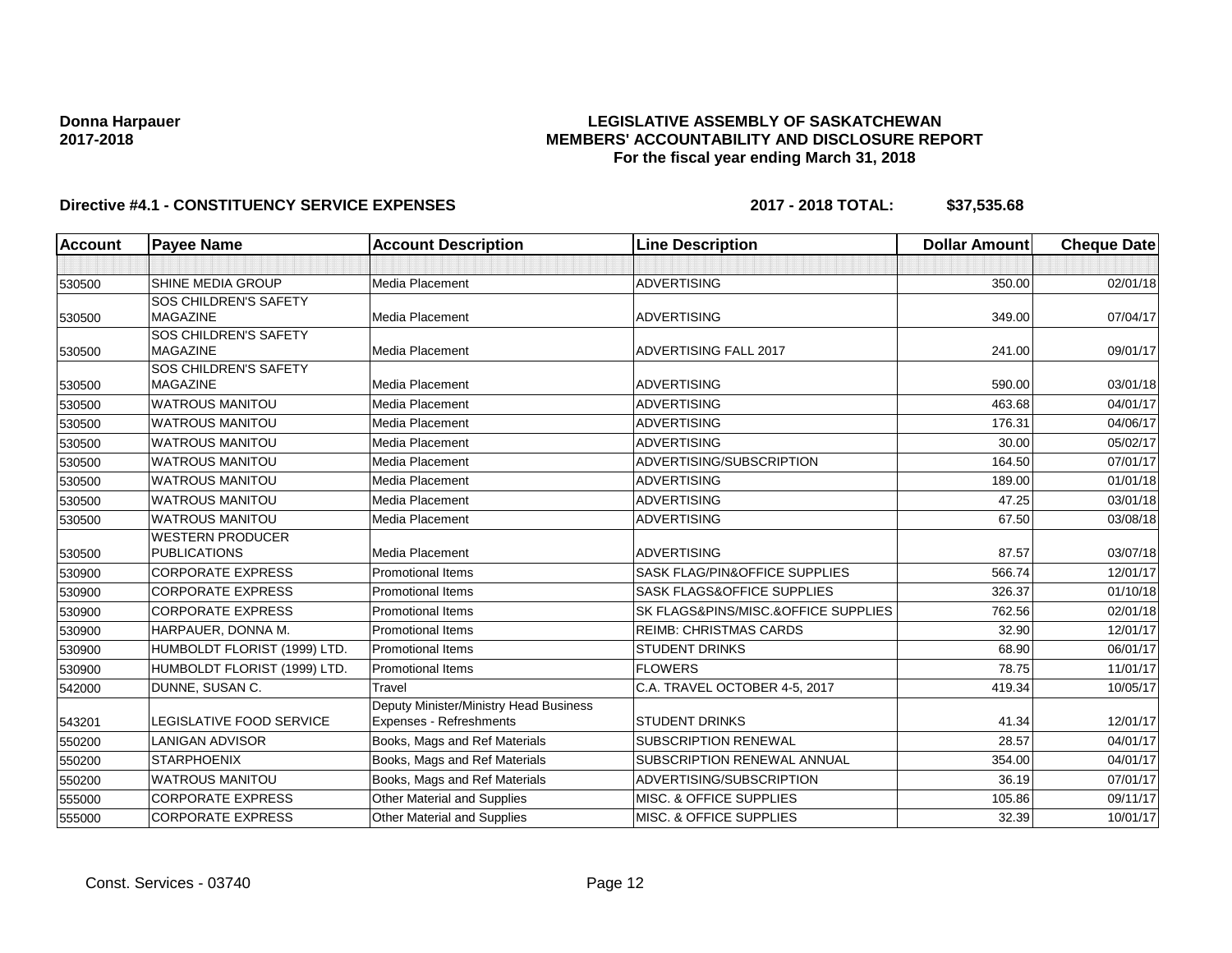## **LEGISLATIVE ASSEMBLY OF SASKATCHEWAN MEMBERS' ACCOUNTABILITY AND DISCLOSURE REPORT For the fiscal year ending March 31, 2018**

| Account | <b>Payee Name</b>                  | <b>Account Description</b>         | <b>Line Description</b>                   | <b>Dollar Amount</b> | <b>Cheque Date</b> |
|---------|------------------------------------|------------------------------------|-------------------------------------------|----------------------|--------------------|
|         |                                    |                                    |                                           |                      |                    |
| 555000  | <b>CORPORATE EXPRESS</b>           | Other Material and Supplies        | SASK FLAG/PIN&OFFICE SUPPLIES             | 6.86                 | 12/01/17           |
| 555000  | <b>CORPORATE EXPRESS</b>           | Other Material and Supplies        | SASK FLAGS&OFFICE SUPPLIES                | 60.00                | 01/10/18           |
| 555000  | <b>CORPORATE EXPRESS</b>           | Other Material and Supplies        | SK FLAGS&PINS/MISC.&OFFICE SUPPLIES       | 32.39                | 02/01/18           |
| 555000  | <b>CORPORATE EXPRESS</b>           | Other Material and Supplies        | MISC. & OFFICE SUPPLIES                   | 42.17                | 03/01/18           |
| 555000  | <b>CORPORATE EXPRESS</b>           | Other Material and Supplies        | <b>MISC. &amp; OFFICE SUPPLIES</b>        | (32.39)              | 03/01/18           |
| 555000  | DUNNE, SUSAN C.                    | Other Material and Supplies        | <b>REIMB: MISC. &amp; OFFICE SUPPLIES</b> | 39.59                | 02/01/18           |
| 555000  | HARPAUER, DONNA M.                 | Other Material and Supplies        | <b>REIMB: PRINTER/OFFICE SUPPLIES</b>     | 164.38               | 06/01/17           |
| 555000  | <b>OFFICE EXPERTS</b>              | Other Material and Supplies        | <b>OFFICE SUPPLIES</b>                    | 28.72                | 04/07/17           |
| 555000  | <b>OFFICE EXPERTS</b>              | Other Material and Supplies        | <b>OFFICE SUPPLIES</b>                    | 76.24                | 05/01/17           |
| 555000  | <b>OFFICE EXPERTS</b>              | Other Material and Supplies        | <b>OFFICE SUPPLIES</b>                    | 53.50                | 05/01/17           |
| 555000  | <b>OFFICE EXPERTS</b>              | Other Material and Supplies        | <b>OFFICE SUPPLIES</b>                    | 176.85               | 05/02/17           |
| 555000  | <b>OFFICE EXPERTS</b>              | Other Material and Supplies        | <b>OFFICE SUPPLIES</b>                    | 39.82                | 05/24/17           |
| 555000  | <b>OFFICE EXPERTS</b>              | Other Material and Supplies        | <b>OFFICE SUPPLIES</b>                    | 41.35                | 07/19/17           |
| 555000  | <b>OFFICE EXPERTS</b>              | Other Material and Supplies        | <b>OFFICE SUPPLIES&amp;CHAIR</b>          | 66.47                | 09/11/17           |
| 555000  | <b>OFFICE EXPERTS</b>              | Other Material and Supplies        | <b>OFFICE SUPPLIES</b>                    | 55.90                | 10/01/17           |
| 555000  | <b>OFFICE EXPERTS</b>              | Other Material and Supplies        | MISC. & OFFICE SUPPLIES                   | 88.57                | 11/01/17           |
| 555000  | <b>OFFICE EXPERTS</b>              | Other Material and Supplies        | <b>OFFICE SUPPLIES</b>                    | 137.78               | 11/09/17           |
| 555000  | <b>OFFICE EXPERTS</b>              | <b>Other Material and Supplies</b> | MISC. & OFFICE SUPPLIES                   | 21.19                | 01/01/18           |
| 555000  | <b>OFFICE EXPERTS</b>              | Other Material and Supplies        | MISC. & OFFICE SUPPLIES                   | 145.94               | 01/01/18           |
| 555000  | <b>OFFICE EXPERTS</b>              | Other Material and Supplies        | <b>MISC. &amp; OFFICE SUPPLIES</b>        | 56.63                | 01/10/18           |
| 555000  | <b>OFFICE EXPERTS</b>              | Other Material and Supplies        | <b>OFFICE SUPPLIES</b>                    | 268.13               | 03/01/18           |
| 555000  | <b>OFFICE EXPERTS</b>              | Other Material and Supplies        | <b>MISC. &amp; OFFICE SUPPLIES</b>        | 84.66                | 03/06/18           |
| 555000  | OFFICE EXPERTS                     | Other Material and Supplies        | MISC. & OFFICE SUPPLIES                   | 20.78                | 03/07/18           |
| 555000  | <b>OFFICE EXPERTS</b>              | Other Material and Supplies        | <b>OFFICE SUPPLIES</b>                    | 21.19                | 03/22/18           |
| 555000  | PRAIRIE PURE DRINKING WATER        | Other Material and Supplies        | BOTTLED WATER APR-NOV 2017                | 84.00                | 01/01/18           |
| 555000  | <b>PRAIRIE PURE DRINKING WATER</b> | Other Material and Supplies        | <b>BOTTLED WATER</b>                      | 60.00                | 03/08/18           |
| 555000  | THIS IS YOUR COMPUTER              | Other Material and Supplies        | <b>OFFICE SUPPLIES</b>                    | 132.50               | 03/01/18           |
| 555000  | THIS IS YOUR COMPUTER              | Other Material and Supplies        | <b>OFFICE SUPPLIES</b>                    | 132.50               | 03/28/18           |
| 555080  | REFLECTIONS BY RICHARD             | Other Misc Material and Supplies   | <b>FRAMING - NO GST</b>                   | 732.63               | 03/22/18           |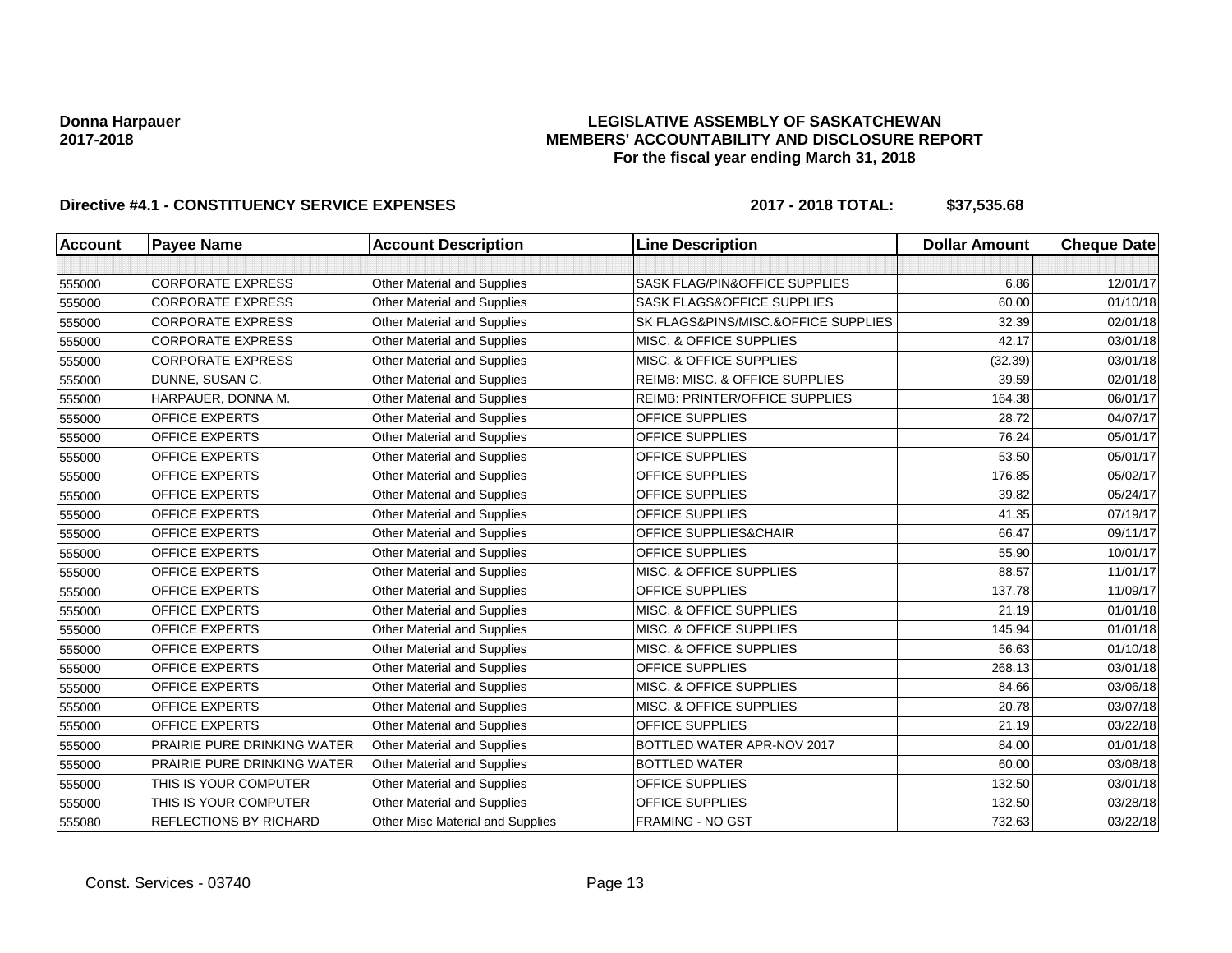## **LEGISLATIVE ASSEMBLY OF SASKATCHEWAN MEMBERS' ACCOUNTABILITY AND DISCLOSURE REPORT For the fiscal year ending March 31, 2018**

| <b>Account</b> | <b>Pavee Name</b>        | <b>Account Description</b>                  | <b>ILine Description</b>              | <b>Dollar Amountl</b> | <b>Cheque Datel</b> |
|----------------|--------------------------|---------------------------------------------|---------------------------------------|-----------------------|---------------------|
|                |                          |                                             |                                       |                       |                     |
| 564300         | HARPAUER, DONNA M.       | Computer Hardware - Exp.                    | <b>REIMB: PRINTER/OFFICE SUPPLIES</b> | 255.71                | 06/01/17            |
| 564600         | HARPAUER, DONNA M.       | Computer Software - Exp                     | <b>REIMB: SOFTWARE</b>                | 110.99                | 07/25/17            |
| 564600         | HARPAUER, DONNA M.       | Computer Software - Exp                     | <b>REIMB: NORTON 360 RENEWAL</b>      | 110.99                | 01/01/18            |
| 565200         | <b>CORPORATE EXPRESS</b> | <b>Office Furniture and Equipment - Exp</b> | <b>MINI FRIDGE</b>                    | 281.89                | 03/01/18            |
| 565200         | <b>IOFFICE EXPERTS</b>   | <b>Office Furniture and Equipment - Exp</b> | <b>OFFICE SUPPLIES&amp;CHAIR</b>      | 254.39                | 09/11/17            |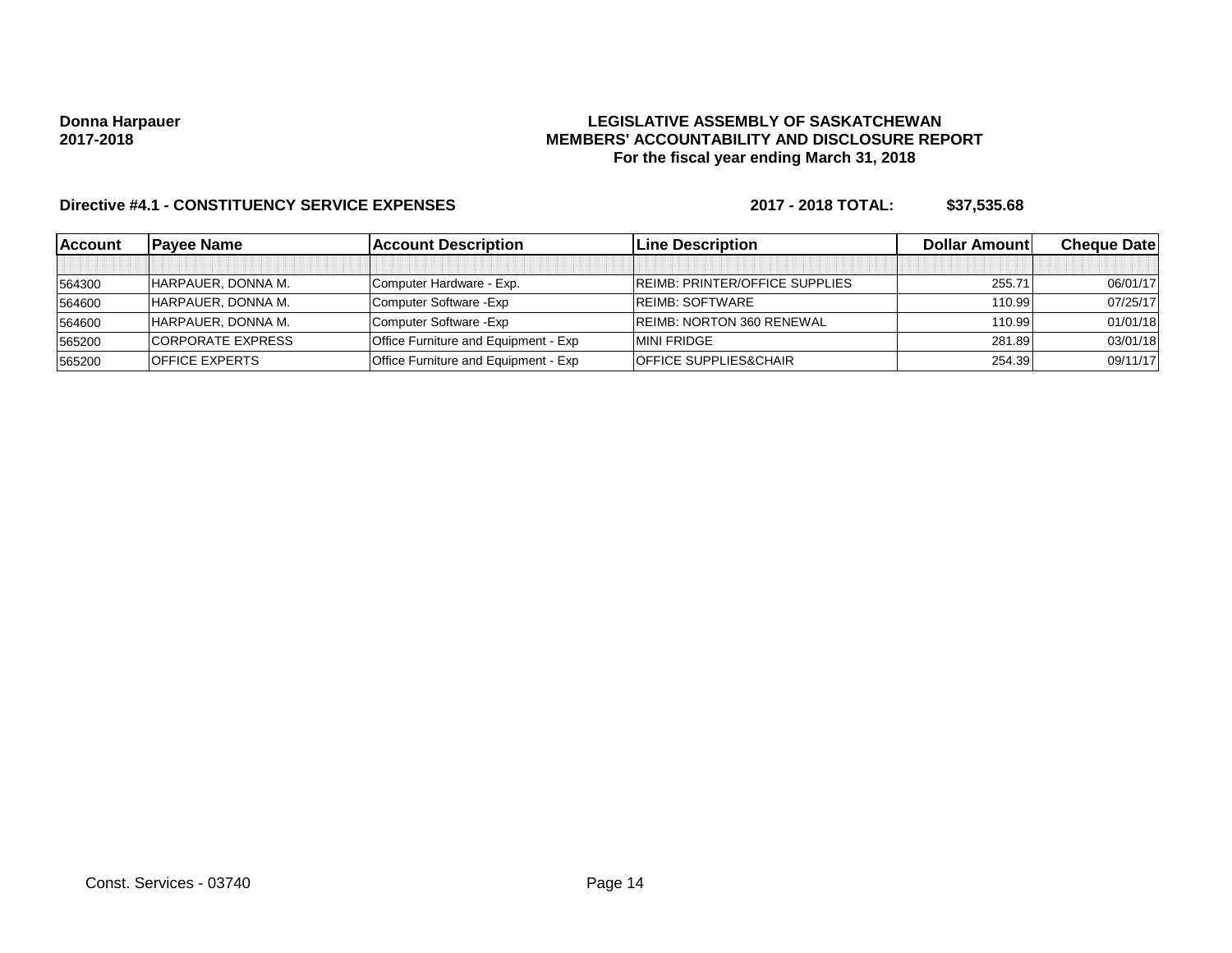## **LEGISLATIVE ASSEMBLY OF SASKATCHEWAN MEMBERS' ACCOUNTABILITY AND DISCLOSURE REPORT For the fiscal year ending March 31, 2018**

# **Directive #6 - CONSTITUENCY ASSISTANT EXPENSES 2017 - 2018 TOTAL: \$52,132.62**

| <b>Account</b> | <b>Payee Name</b> | <b>Account Description</b>                    | <b>Dollar Amount</b> | <b>Cheque Date</b> |
|----------------|-------------------|-----------------------------------------------|----------------------|--------------------|
|                |                   |                                               |                      |                    |
| 513000         | DUNNE, SUSAN C    | Out-of-Scope Permanent                        | 2,069.40             | 04/11/17           |
| 513000         | DUNNE, SUSAN C    | Out-of-Scope Permanent                        | $-2,069.40$          | 04/11/17           |
| 513000         | DUNNE, SUSAN C    | Out-of-Scope Permanent                        | 1,959.03             | 04/25/17           |
| 513000         | DUNNE, SUSAN C    | Out-of-Scope Permanent                        | 1,862.46             | 05/09/17           |
| 513000         | DUNNE, SUSAN C    | Out-of-Scope Permanent                        | 1972.83              | 05/24/17           |
| 513000         | DUNNE, SUSAN C    | Out-of-Scope Permanent                        | 1,959.03             | 06/06/17           |
| 513000         | DUNNE, SUSAN C    | Out-of-Scope Permanent                        | 1,972.83             | 06/20/17           |
| 513000         | DUNNE, SUSAN C    | Out-of-Scope Permanent                        | 2,069.40             | 07/05/17           |
| 513000         | DUNNE, SUSAN C    | Out-of-Scope Permanent                        | 1,972.83             | 07/18/17           |
| 513000         | DUNNE, SUSAN C    | Out-of-Scope Permanent                        | 1959.03              | 08/01/17           |
| 513000         | DUNNE, SUSAN C    | Out-of-Scope Permanent                        | 1,862.46             | 08/15/17           |
| 513000         | DUNNE, SUSAN C    | Out-of-Scope Permanent                        | 1,765.89             | 08/29/17           |
| 513000         | DUNNE, SUSAN C    | Out-of-Scope Permanent                        | 1,752.09             | 09/12/17           |
| 513000         | DUNNE, SUSAN C    | Out-of-Scope Permanent                        | 1,862.46             | 09/26/17           |
| 513000         | DUNNE, SUSAN C    | Out-of-Scope Permanent                        | 2069.4               | 10/11/17           |
| 513000         | DUNNE, SUSAN C    | Out-of-Scope Permanent                        | 2,069.40             | 10/24/17           |
| 513000         | DUNNE, SUSAN C    | Out-of-Scope Permanent                        | 2,069.40             | 11/07/17           |
| 513000         | DUNNE, SUSAN C    | Out-of-Scope Permanent                        | 2,069.40             | 11/21/17           |
| 513000         | DUNNE, SUSAN C    | Out-of-Scope Permanent                        | 2,069.40             | 12/05/17           |
| 513000         | DUNNE, SUSAN C    | Out-of-Scope Permanent                        | 2,069.40             | 12/19/17           |
| 513000         | DUNNE, SUSAN C    | Out-of-Scope Permanent                        | 2,069.40             | 01/03/18           |
| 513000         | DUNNE, SUSAN C    | Out-of-Scope Permanent                        | 2,069.40             | 01/16/18           |
| 513000         | DUNNE, SUSAN C    | Out-of-Scope Permanent                        | 2069.4               | 02/01/18           |
| 513000         | DUNNE, SUSAN C    | Out-of-Scope Permanent                        | 2,069.40             | 02/13/18           |
| 513000         | DUNNE, SUSAN C    | Out-of-Scope Permanent                        | 2,069.40             | 03/01/18           |
| 513000         | DUNNE, SUSAN C    | Out-of-Scope Permanent                        | 2069.4               | 03/13/18           |
| 513000         | DUNNE, SUSAN C    | Out-of-Scope Permanent                        | 2069.4               | 03/27/18           |
| 513000         | DUNNE, SUSAN C    | Out-of-Scope Permanent                        | 2,194.14             | 04/10/18           |
| 519900         | None (Default)    | Change in Y/E Accrued Empl Leave Entitlements | $-1037.74$           | 04/19/17           |